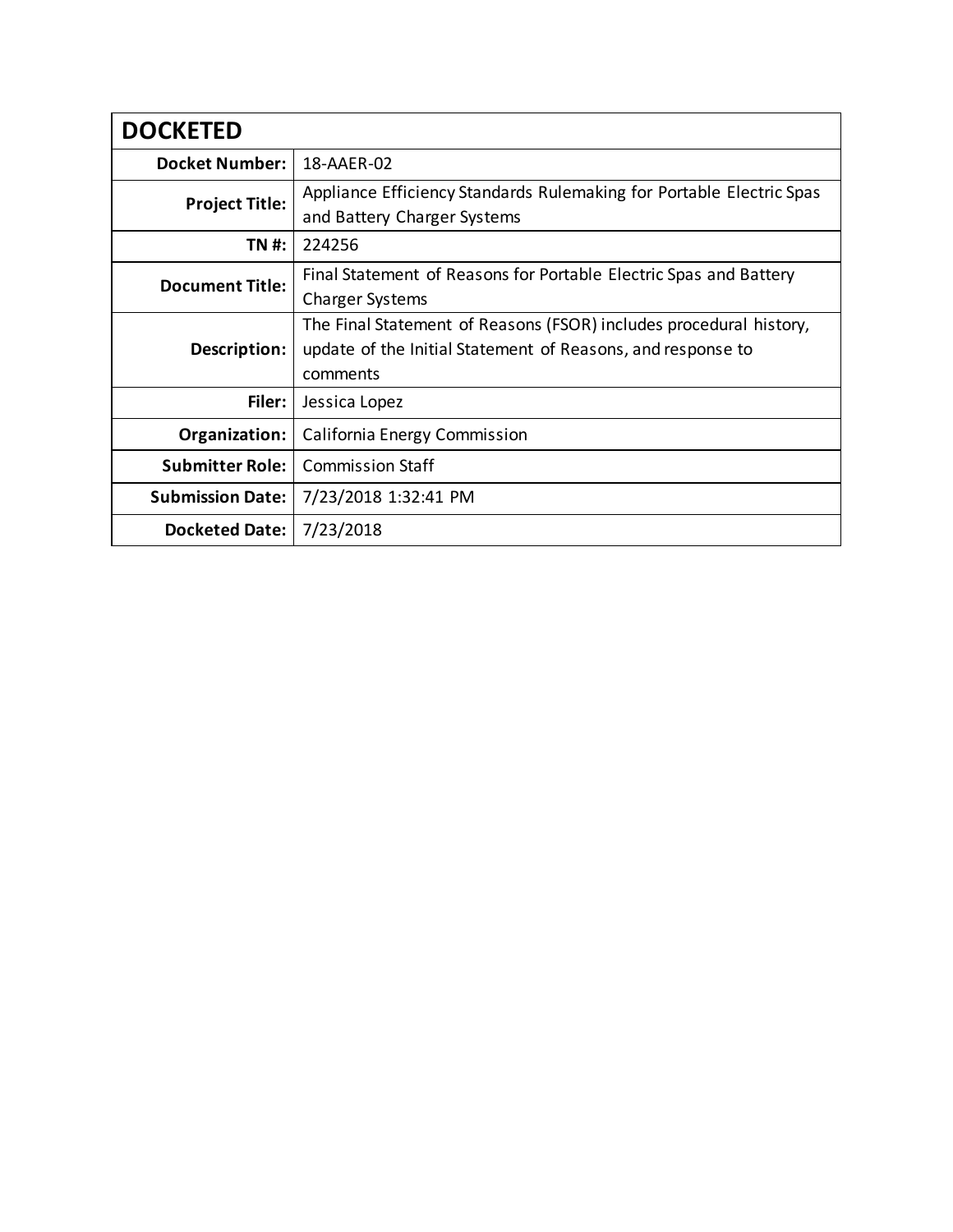### **FINAL STATEMENT OF REASONS**

Portable Electric Spas and Battery Charger Systems Appliance Efficiency Rulemaking

California Energy Commission Docket Number 18-AAER-02 OAL Notice Number Z-2018-0123-01

June 2018

## **INTRODUCTION**

Existing law requires the California Energy Commission to reduce the inefficient consumption of energy and water by prescribing efficiency standards and other cost-effective measures, including incentive programs, fleet averaging, energy and water consumption labeling, and consumer education programs, for appliances that require a significant amount of energy or water to operate on a statewide basis. Such standards must be technologically feasible and attainable and must not result in any added total cost to the consumer over the designed life of the appliance.

The Appliance Efficiency Regulations (Title 20, Sections 1601-1609 of the California Code of Regulations) contain definitions, test procedures, labeling requirements, and efficiency standards for state and federally regulated appliances. Appliance manufacturers are required to certify to the Energy Commission that their products meet all applicable state and federal regulations pertaining to efficiency before their products can be included in the Energy Commission's database of approved appliances to be sold or offered for sale within California.

In December 2004, the Energy Commission adopted appliance efficiency regulations for portable electric spas. Portable electric spas are factory-built, free-standing electric spas or hot tub units that can be rigid, flexible, or inflatable. They are characterized as above-ground units that are electrically heated and not permanently installed in the ground or attached to a pool. They are supplied with pumps, heaters, and jets for heating, circulation, filtration, and maintenance - all of which result in significant energy consumption statewide. The regulations provide that portable electric spas manufactured on or after January 1, 2006, and sold or offered for sale in California must comply with testing, efficiency, marking, and certification requirements in the Appliance Efficiency Regulations. The efficiency regulations focus on reducing the energy consumption of portable electric spas by setting a maximum standby power limit as a function of volume. The Energy Commission decided to revisit these requirements once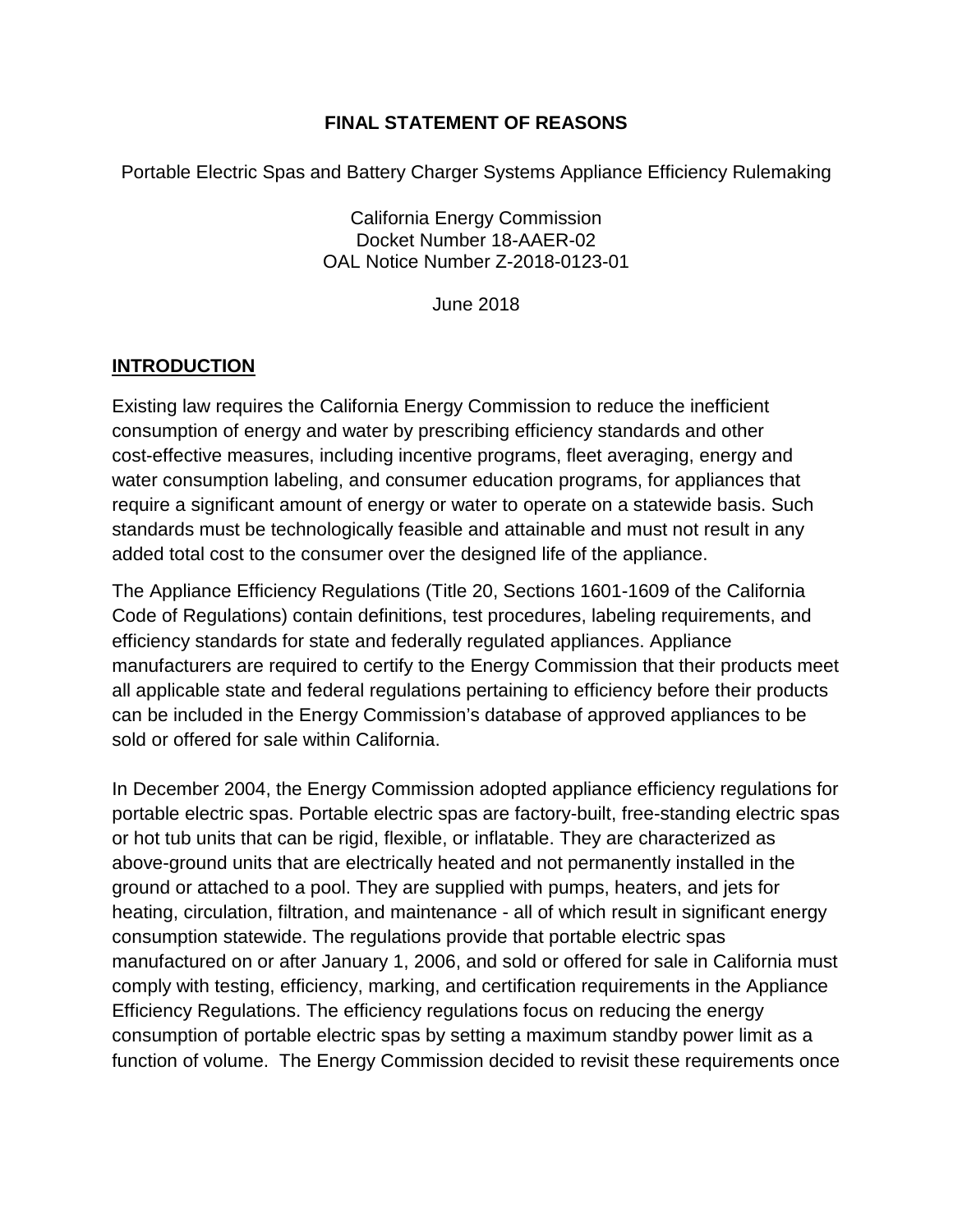information became available that further efficiency improvements were possible and cost effective.

The adopted regulations update the performance standard to align with the efficiency of portable electric spas currently in the market, create a separate standard for inflatable spas to encourage the design and development of more efficient inflatable spas, update the test procedure to accommodate exercise spas that operate below 100°F, clarify the test procedure and certification requirements for combination spas, and add a labeling requirement to help consumers make informed choices.

In August 2012, the Energy Commission adopted efficiency regulations for battery charger systems. As part of these efficiency regulations, the Commission required manufacturers to mark compliant battery chargers with a "BC" in a circle, allowing for a quick check as to whether a battery charger complied with the standards or not. In addition, battery charger manufacturers are required to certify products to the Commission's appliance efficiency database. This provides another means to check compliance by comparing the model number of the product with the model number in the database.

In June 2016, the U.S. Department of Energy (DOE) established energy efficiency standards for many of the battery chargers subject to California's standards. Those federal standards will take effect on June 13, 2018, and preempt California's efficiency standards. The U.S. DOE requires certification of battery chargers meeting the efficiency standards, but does not require the "BC" mark to demonstrate compliance. The adopted regulations harmonize with the U.S. DOE's approach by removing the "BC" mark for federally regulated battery chargers.

## **PROCEDURAL HISTORY**

On January 29, 2018, the Energy Commission published a Notice of Proposed Action (NOPA), proposed Express Terms, Initial Statement of Reasons (ISOR), and an Economic and Fiscal Impact Statement and supporting analysis for amendments to the portable electric spas and battery charger systems energy efficiency regulations. The NOPA was published in the California Regulatory Register Notice on February 2, 2018, starting the 45-day comment period, which ran through March 19, 2018. After reviewing comments received, the Energy Commission issued a Notice of Availability of 15-Day Language on March 22, 2018 and, on April 11, 2018, after considering all comments received, the Energy Commission unanimously adopted the proposed regulations.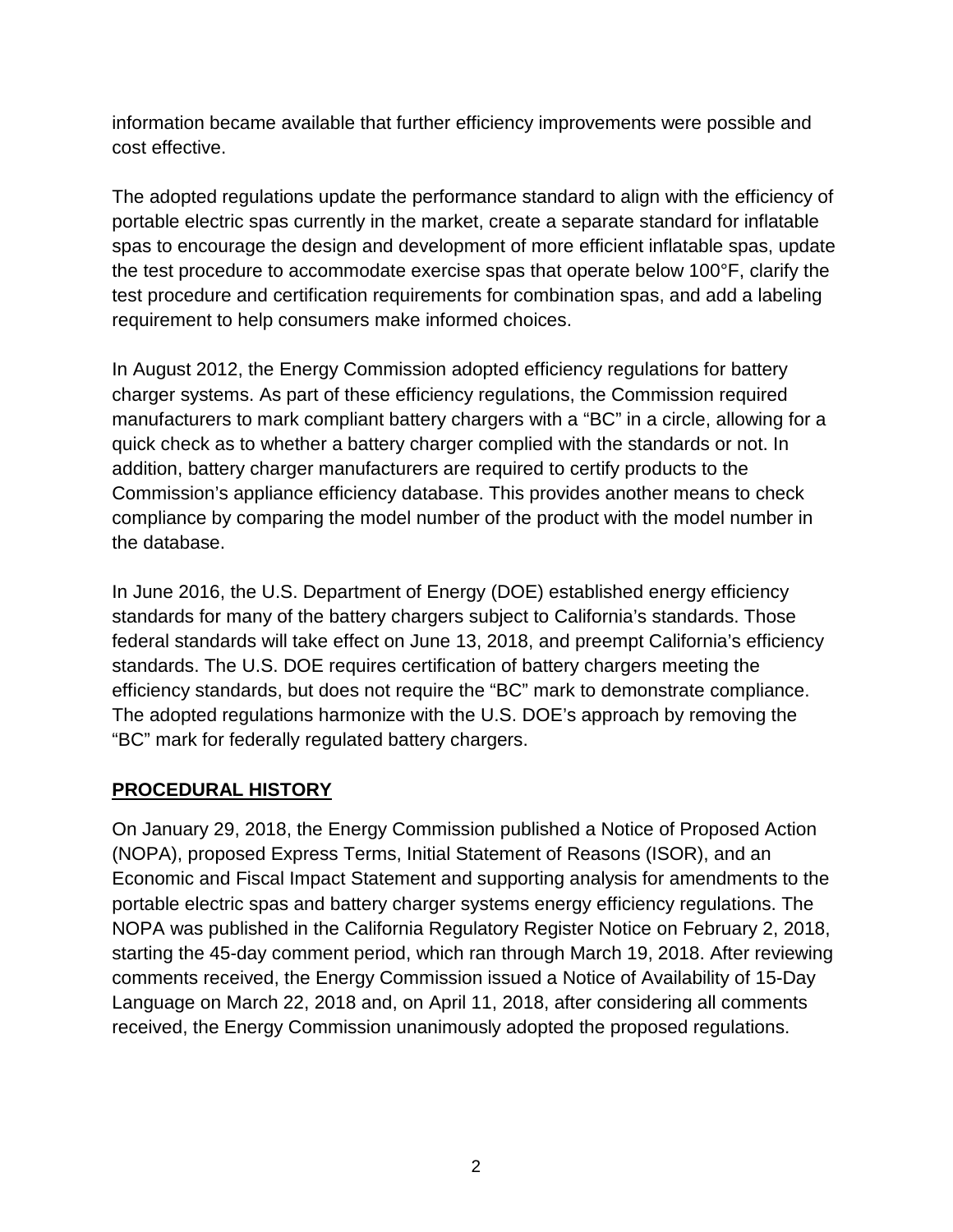# **Update Of The Initial Statement Of Reasons** – Government Code section

## 11346.9(a)(1)

Government Code Section 11346.9(a)(1) requires the Final Statement of Reasons to include an update of the information contained in the ISOR. Other than the changes noted below, no other changes to the ISOR are necessary. Those items not addressed below are incorporated by reference. No new studies, reports, or documents not already noticed in the Initial Statement of Reasons were relied upon.

The following explanation of 45-Day Language changes was inadvertently absent from the ISOR:

• In section 1602(g), defining "rated volume" to distinguish it from the term "fill volume." This definition is necessary to support the labeling requirements and certifications, which request information about the rated volume to allow consumers to make informed decisions about their spas.

The following changes were made in 15-Day Language:

- In section  $1604(g)(2)(C)$ , adding "per section  $1607(d)(14)(B)$ " to the language, to clarify the test lab report shall include a copy of the label as specified in section 1607(d)(14)(B). This change is necessary to ensure manufacturers attach the correct label, as other labels may be placed on the unit.
- In section  $1606(a)(4)(A)(5)(i)$ , removing the requirement that the declaration must include, in addition to the statement that all units of the appliance are marked as required by section 1607, a statement detailing the specific labeling requirements applicable to spas. Upon further review, reiterating the labeling requirements from section 1607 in the declaration is unnecessary. The requirement to declare that all marking requirements in section 1607 have been met, as stated in the existing language, is sufficient to ensure compliance with the appliance efficiency provisions.
- In section 1607(d)(14)(A), specifying the location of the label for inflatable spas. This change is necessary because inflatable spas are typically sold in packaging, so the manufacturer must label the package (not the spa inside) to ensure the consumer is able to see the label before purchasing the unit.
- In section 1607(d)(14)(B), modifying the language:
	- o To reflect that manufacturers may list additional spa covers other than the spa cover coinciding with the performance data on the label. This change is necessary to promote and inform consumers of more efficient options.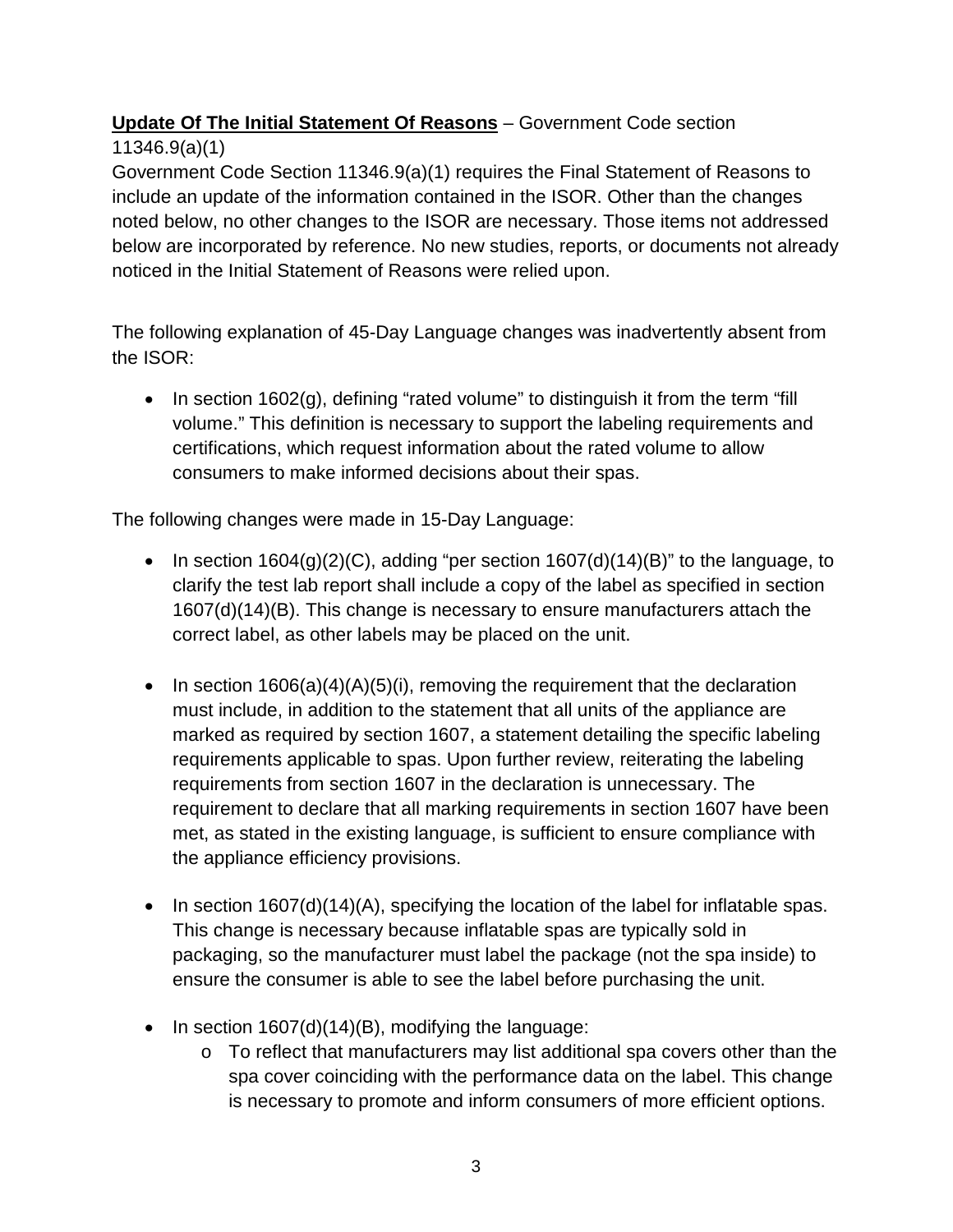- o To reflect that manufacturers must list the model number and manufacturer of the tested spa cover coinciding with the performance data on the label, and all other spa covers tested with the unit as they were certified to the Energy Commission's appliance efficiency database. This change is necessary to ensure that the information displayed on the label is as reported in the database.
- In sections  $1607(d)(14)(B)(1)$  (label design in Figure 1) and  $1607(d)(14)(B)(2)$ (Letter Codes):
	- o Adding "California" to the title. This change is necessary to help the consumer differentiate between a label that meets California's requirements and other performance energy guide labels.
	- o Specifying the units for the rated volume shall be stated as "US Gal" to ensure consumers understand the volume is measured in US gallons.
	- o Adding instructions on how to adjust the power range scale in case the normalized standby power test result is outside the initial set of parameters. This change is necessary to ensure the chart arrow is within the performance bar scale and to ensure the label does not restrict large compliant spas from using the label.
	- o Deleting the statement indicating the spa sizes applicable to the maximum power range values to ensure the label does not restrict large compliant spas from using the label.
	- o Adding citations to California's appliance efficiency regulations corresponding to portable electric spas. This change is necessary to correctly reference the source of the efficiency standards and test procedure that the label is based on.
	- o Specifying that the performance data is the result of the spa cover-unit combination that yielded the higher normalized standby power. This change is necessary to inform the consumer the label represents the least efficient combination and promotes the purchase of more efficient spa cover-unit combinations.
	- o Specifying that the performance data for additional spa covers are available at the Energy Commission's appliance efficiency database. This change is necessary to inform consumers where to find the performance data for the other covers listed on the label.
	- o Adding a checkbox requirement for the tested spa cover manufacturer and model number to allow manufacturers to check which spa cover model number and spa cover manufacturer coincide with the performance data displayed on the label.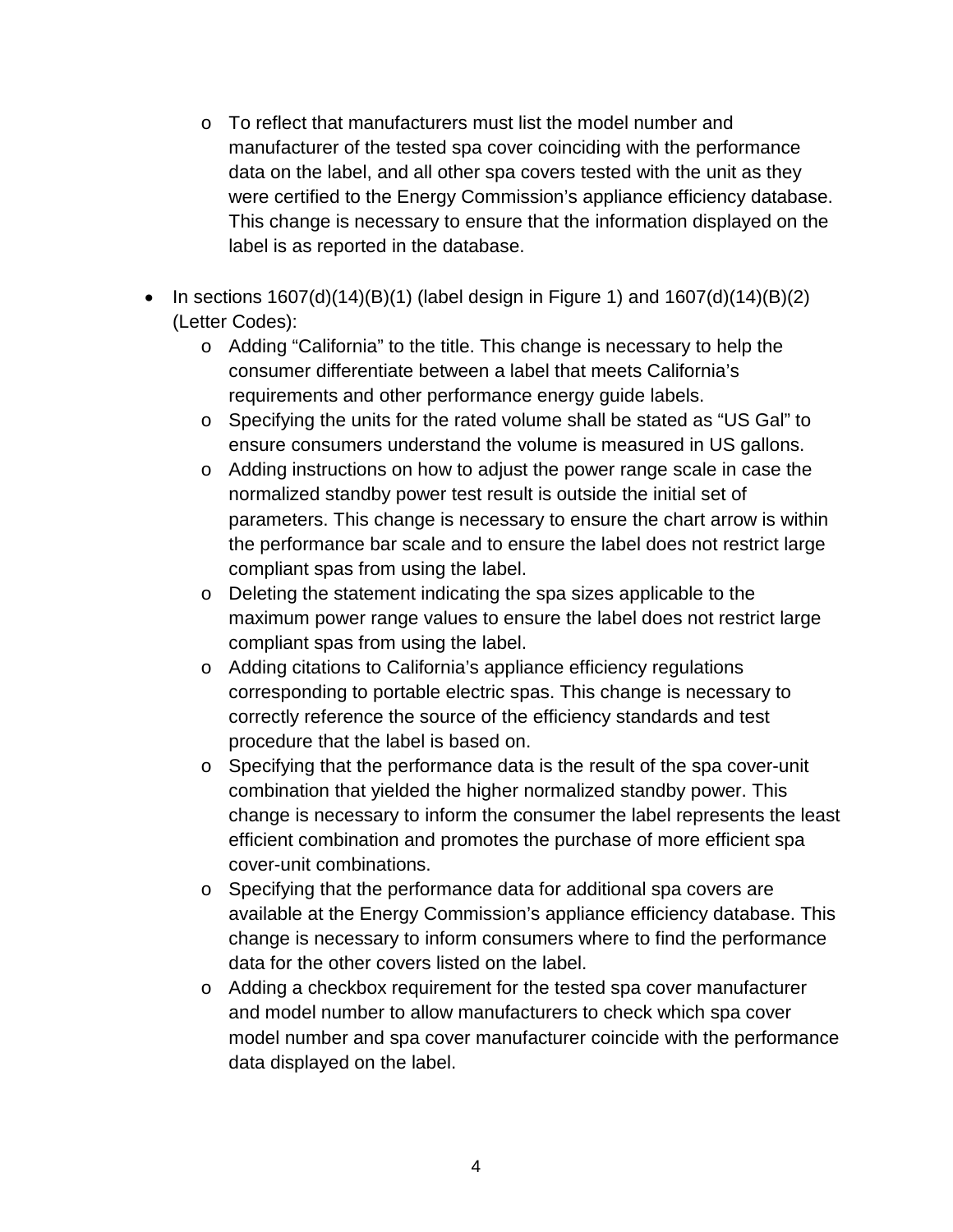- o Specifying the format of listing additional spa covers. This change is necessary to have consistency between labels to avoid customer confusion.
- o Adding the printing date of the label. This change is necessary to verify compliance.
- o Specifying that manufacturers must mark the checkbox for the spa cover model number and spa cover manufacturer coinciding with the performance data displayed on the label. This change is necessary to allow the consumer to identify which spa cover corresponds with the performance data on the label, if other spa covers are listed on the label.
- In section  $1607(d)(14)(B)(3)$ , specifying for inflatable spas that the label may be printed on an adhesive-backed white label or integrated as part of the retail packaging artwork design. This change is necessary to provide manufacturers options to effectively display the label on a unit's retail packaging for inflatable spas.

Additionally, a typographical error was found in the 15-Day Language that has been corrected in the final language. In section 1607(d)(14)(B), the second to last sentence transposed *the* and *with* ("other covers tested the with unit"). This has been corrected to read "other covers tested with the unit." This is a non-substantive change that does not require further noticing. Two other typographical changes were made throughout section 1607(d)(14)(B)(2) to correct inconsistencies in usage – periods were added to sentences that did not have them and the word "character" was changed from an uppercase C to a lowercase c.

**Local Mandate Determination** – Government Code Sections 11346.5(a)(5);

11346.9(a)(2)

The Energy Commission has determined that these regulations will not impose a mandate on local agencies or school districts.

**Consideration Of Alternative Proposals** – Government Code Section 11346.9(a)(4) The Energy Commission has determined that no reasonable alternative considered by the Energy Commission, or that has otherwise been identified and brought to the Energy Commission's attention, would be more effective in carrying out the purpose for which the regulations are proposed, would be as effective and less burdensome to affected private persons than the adopted regulations, or would be more cost effective to affected private persons and equally effective in implementing the statutory policy or other provision of law.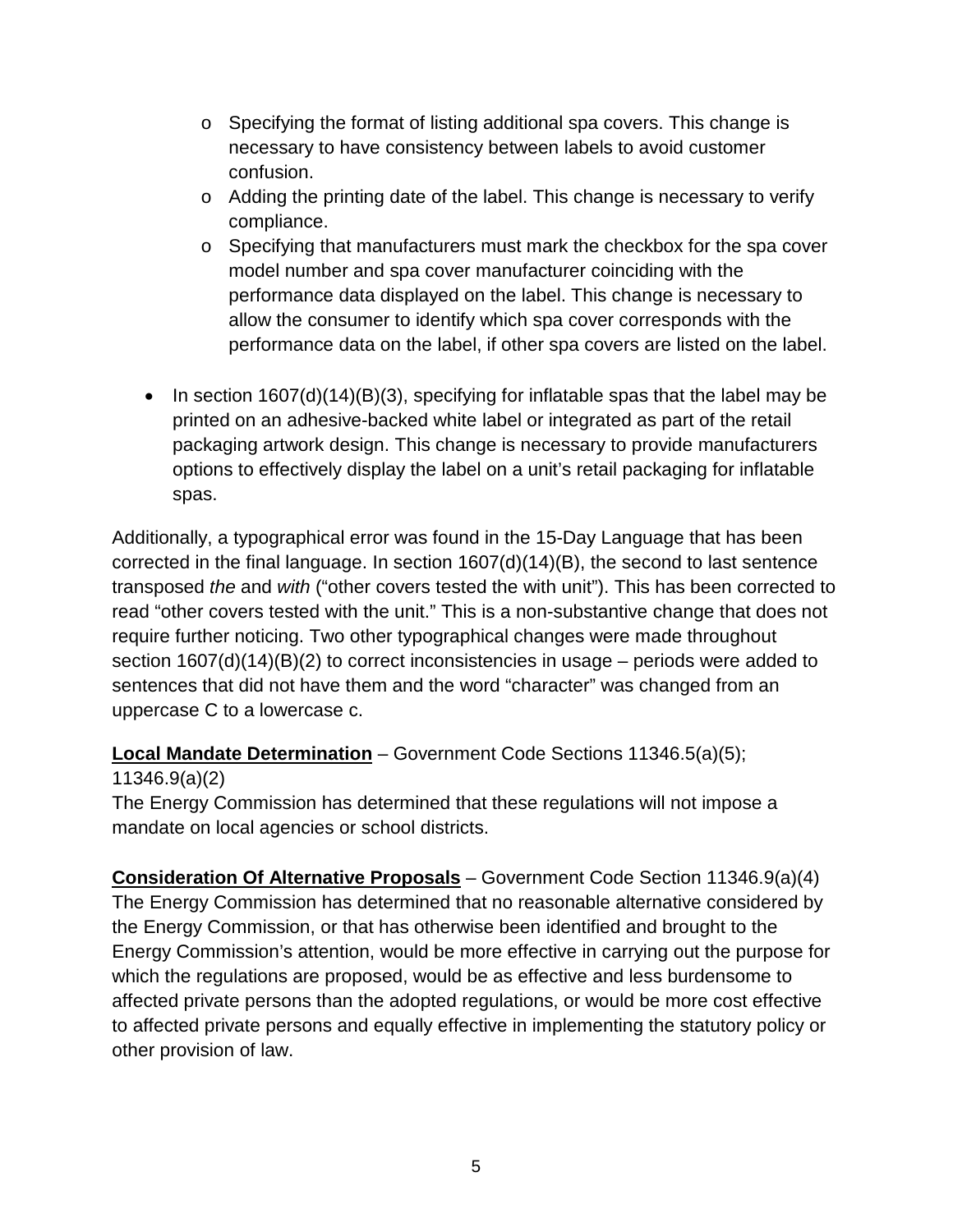For portable electric spas, the Energy Commission considered four main alternatives prior to settling on the regulations as ultimately adopted. Alternative 1 considered maintaining the pre-existing requirements and was rejected because it would not have been as effective as the adopted regulations at improving the energy efficiency of portable electric spas. Alternative 2 considered a standard that was 25 percent more stringent than the pre-existing standard (with a 25 percent more efficient standby standard, modified test procedure, spa cover reporting, and spa unit labeling) and was rejected because it may not be cost effective and because consumers would accumulate fewer benefits through energy savings due to the higher cost to comply. Alternative 3 considered the same proposal as Alternative 2 but, in addition, exempted inflatable spas from the requirement; this alternative was rejected because it would not be as effective as the adopted regulations or equally effective in obtaining energy efficiency improvements from inflatable spas. Alternative 4 considered a moderate standby standard for standard, exercise, and combination spas and a separate standard for inflatable spas and is reflected in the adopted regulations.

Comments received during the formal rulemaking process focused on minor clarifying changes to the regulations. One commenter asked that the labeling requirement be modified to allow the listing of all covers that were tested, not just the one that resulted in the highest energy consumption. The Energy Commission made the requested change in 15-Day Language. No changes were proposed that would have made the regulations more effective with regard to energy efficiency gains, less burdensome, or more cost effective.

With regard to changes to the battery charger systems' marking requirement, all comments received were supportive of the proposal and no alternatives were proposed. The change to the regulations results in a benefit to affected private persons because it removes the marking requirement for those battery charger systems that are federally regulated; no alternative would be less burdensome or more cost effective.

**Discussion of Proposed Alternatives that would Lessen the Adverse Economic Impact on Small Businesses –** Government Code Section 11346.9(a)(5) The adopted regulations will not have a significant adverse economic impact on small business and no alternatives were proposed that would lessen any adverse economic impact on small business.

For portable electric spas, the adopted regulations can be met by implementing common and relatively inexpensive design changes. These design changes may require manufacturers to include better insulation in the spa and in the spa cover, such as increasing the R-value of the foam, applying uniform insulation within the body of the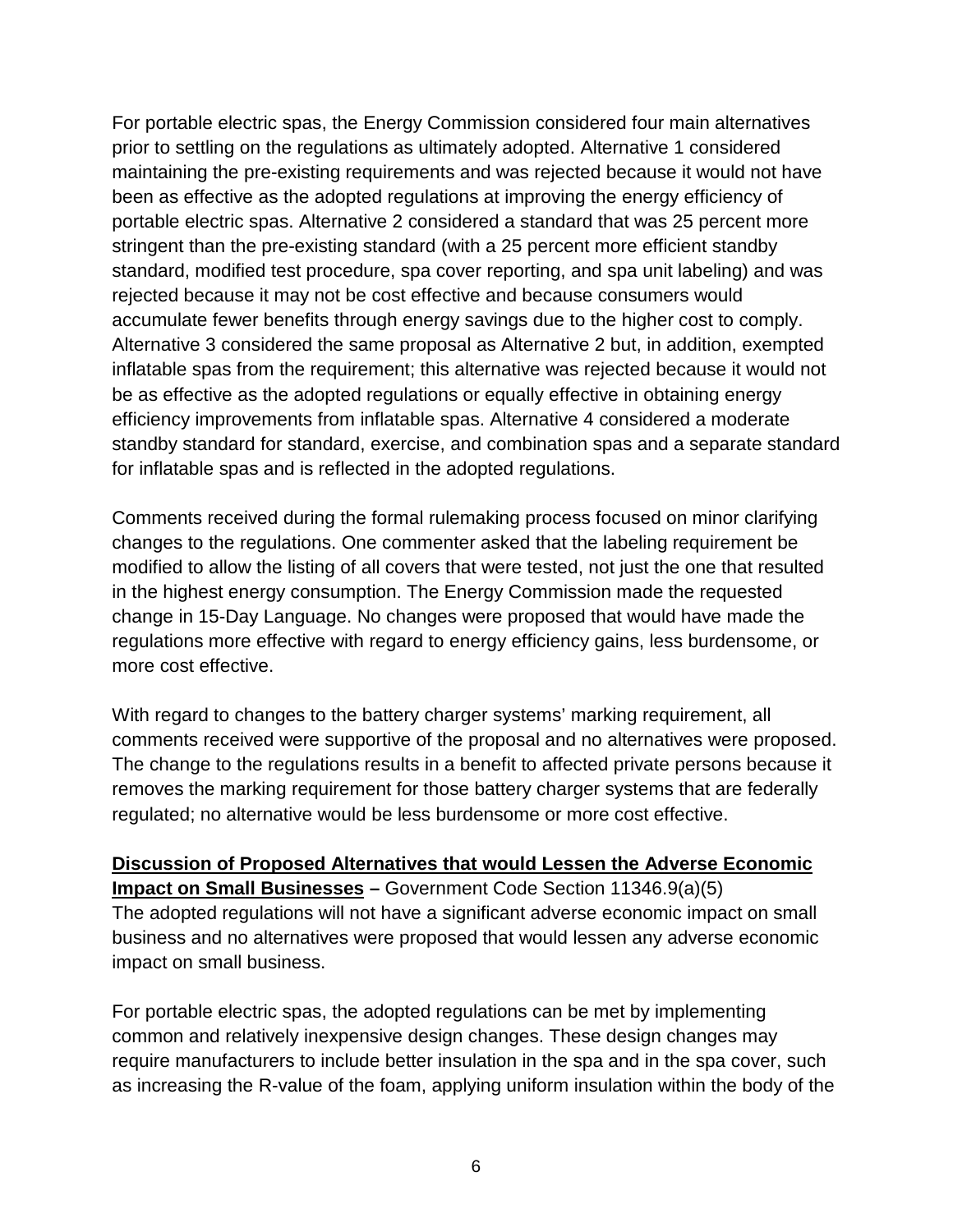spa, adding radiant barriers, and by improving the control settings of the spa. The costs to incorporate these changes are added to the retail price of the unit but do not exceed the benefits of an efficient portable electric spa. Furthermore, based on the data available in the Modernized Appliance Efficiency Database (MAEDbS), approximately 77 percent of the portable electric spas (excluding inflatable spas) that are currently being sold meet the adopted standard. Thus, the adopted efficiency standard can be met by incorporating existing efficiency technologies in portable electric spas. Finally, consumers of portable electric spas are not generally price-sensitive, so the increase in the initial cost of a spa is not likely to have any discernable impact on the number of spas sold in the state, and therefore no adverse impact to businesses that manufacture and sell portable electric spas.

With regard to battery charger systems, this rulemaking will benefit both small and large manufacturers of battery charger systems that are federally regulated by eliminating the requirement that manufacturers mark such systems with a "BC".

**Incorporation by Reference** – Title 1, Cal. Code of Regulations, section 20(c) These regulations incorporate by reference ANSI/APSP/ICC-14 2014, American National Standard for Portable Electric Spa Energy Efficiency from the Association of Pool and Spa Professionals (APSP). This document is 24 pages in length and was made available for review from February 2, 2018 through April 11, 2018, at the Energy Commission at 1516 Ninth Street, Sacramento, California 95814 on business days from 9:00 am to 5:00 pm. All available contact information, including internet addresses, physical addresses, and phone numbers for how to obtain the document from the publisher, was provided in the NOPA and in the adopted text. The document, however, is copyrighted and, other than allowing viewing of the document at the Energy Commission, copies could not be provided without violating the document's terms of use. The document was, and remains, available for purchase directly from the publisher for \$87.00 for members of the APSP or \$165.00 for non-members.

In this rulemaking, the affected public consists of manufacturers of portable electric spas and test laboratories that are hired by these entities to conduct the required testing. Many of these companies likely already have the required document, and if not, this document would only need to be procured once no matter how many models the manufacturers would be testing and certifying to the Energy Commission's database. Therefore, the Commission has determined that the cost to obtain this document is nominal for the entities that are subject to these regulations. Because the document was available for viewing at the Energy Commission and because the fee for obtaining copies of the document is a nominal one-time expense that can be easily absorbed by the entities being regulated, the Commission concludes that this document was and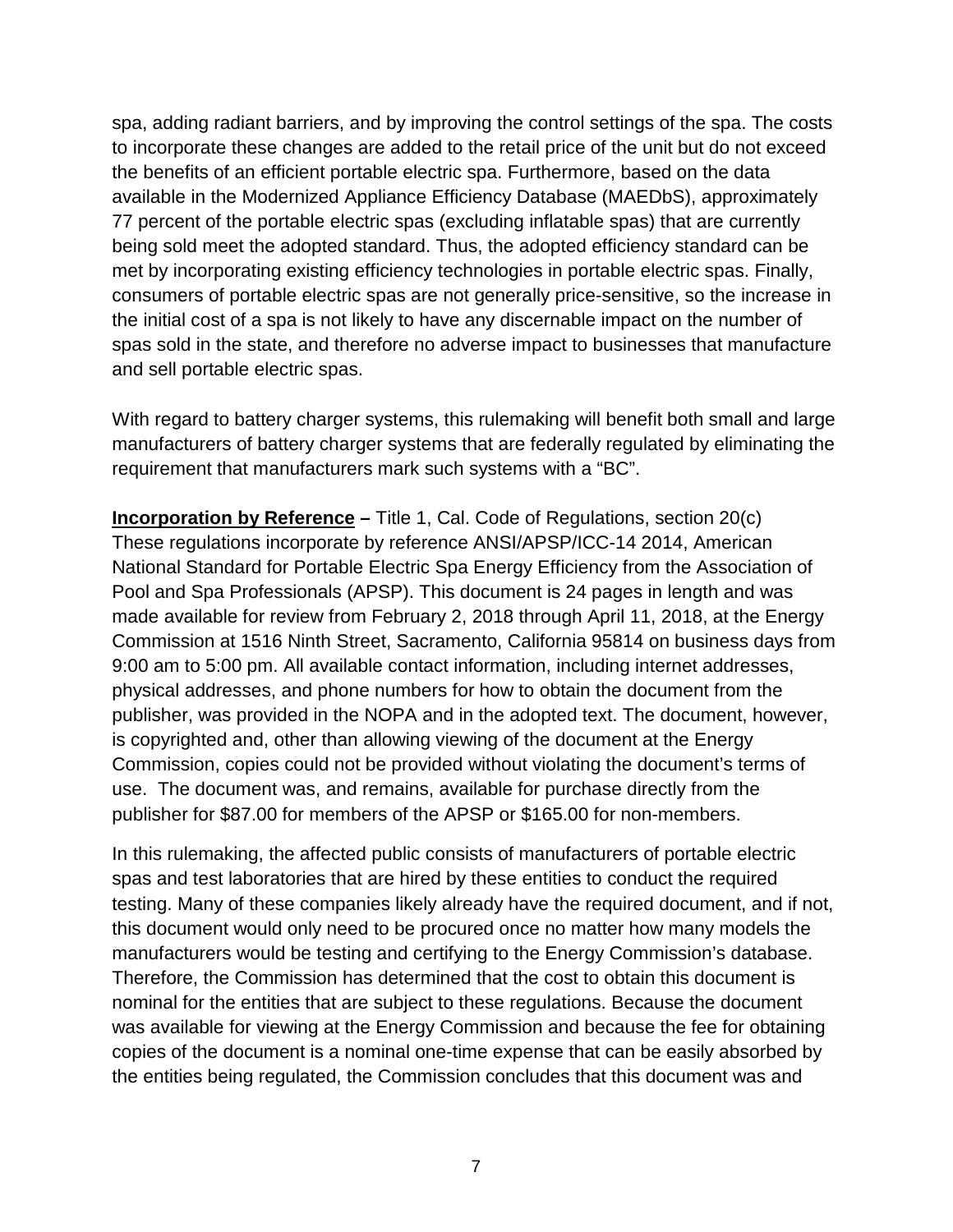remains reasonably available to the affected public in conformance with California Code of Regulations, title 1, section 20(c).

Publishing this document in the California Code of Regulations would be cumbersome, unduly expensive, or otherwise impractical. First, doing so would likely violate copyright laws. Second, even if the first problem could be overcome, attempting to incorporate this test procedure verbatim into the Energy Commission's regulations would congest the already heavily populated energy efficiency regulations and make it more difficult to navigate the Energy Commission's requirements. Doing so for the myriad test procedures and other technical documents contained in the Energy Commission's energy efficiency standards as a whole would be cumbersome, unduly expensive, and otherwise impractical. Therefore, the Energy Commission believes that incorporating the document by reference is justifiable.

**UPDATED INFORMATIVE DIGEST** – Government Code Section 11347.3(b)(2) Pursuant to Government Code section 11346.9(b), there have been no changes in applicable laws or to the effect of the proposed regulations from the laws and effects described in the Notice of Proposed Action.

## **RESPONSE TO COMMENTS**

*Written Comments Received During the 45-Day Comment Period*

- **1. Jennifer Hatfield, Association of Pool and Spa Professionals (APSP), February 28, 2018**
	- a. The ANSI/APSP/ICC-14 Standard for Portable Electric Spa Energy Efficiency is referenced in the International Swimming Pool and Spa Code (ISPSC). States that have either adopted the ISPSC or have legislation requiring compliance with this standard, must meet the efficiency requirements within (the APSP-14 is part of model energy efficiency appliance legislation that is currently being considered in Washington, Rhode Island, Massachusetts and Vermont). We support the inclusion of this standard in the CEC proposed regulation but have concerns with aspects of the current proposal that are not consistent with the APSP-14. We also recognize there are aspects of the proposal that should be included in future revisions to APSP-14.

*Energy Commission Response*: Thank you for your comment. No change required. This comment does not request changes.

b. Definitions inconsistent with APSP-14. Recommendation: Because 1602 will be referencing APSP-14 almost as a whole, it is recommended to use the same definitions for spas and exercise spas to minimize confusion.

*Energy Commission Response*: The Energy Commission has deviated from the definitions of ANSI/APSP/ICC-14 2014 (APSP-14) only where necessary to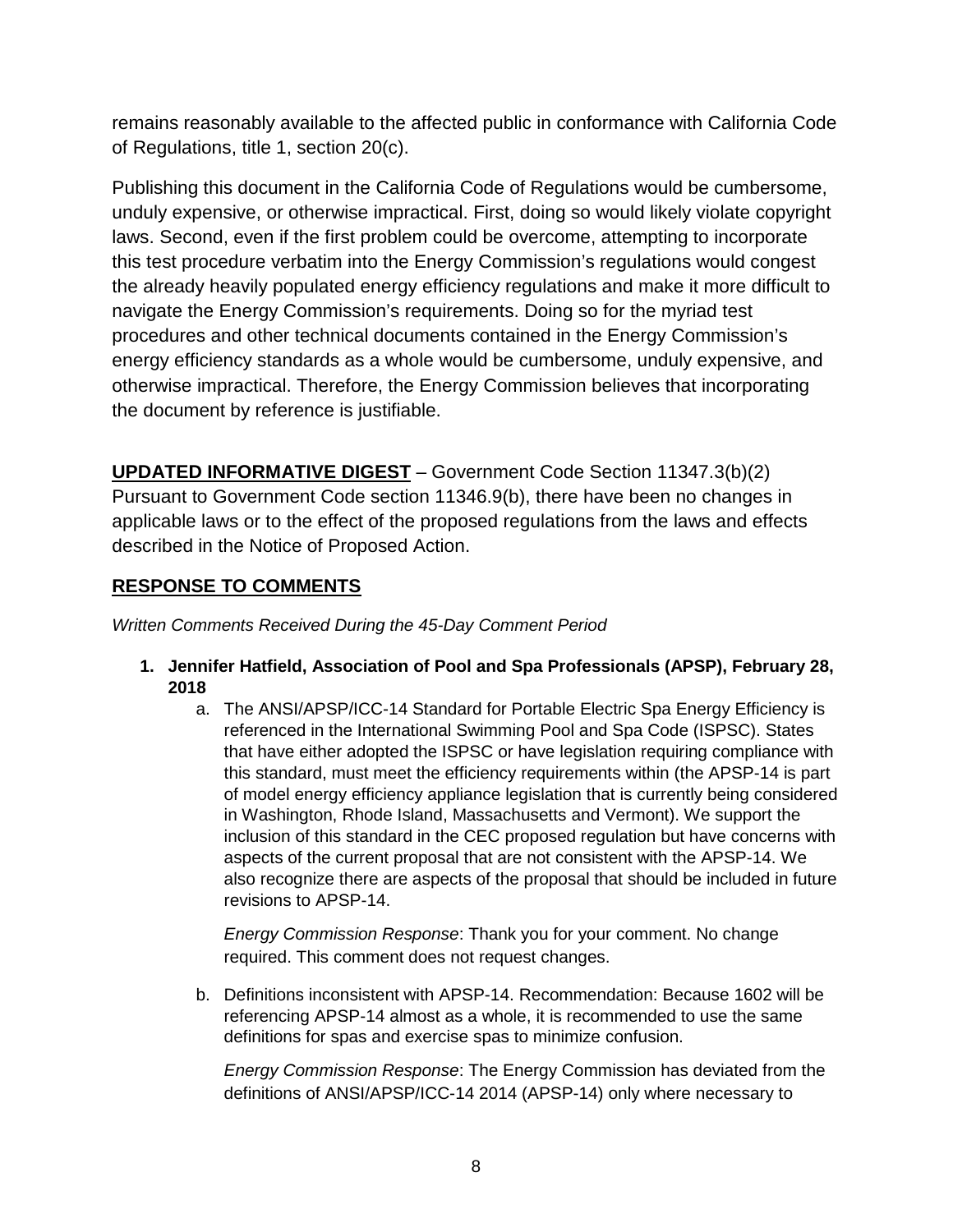ensure consistency with the existing regulations (which will continue to apply to spas manufactured before the effective date of these regulations) or where necessary to comply with Administrative Procedure Act requirements concerning clarity of regulatory language. The definition for portable electric spas as defined by the Energy Commission will in essence remain the same to ensure products currently covered will remain within the scope when the proposed language becomes effective. In addition, parts of the definition for "spa" and "exercise spa" from APSP-14 are too broad or limiting to be used verbatim in these regulations.

The definition for "spa" in APSP-14 states, "A spa usually includes a filter, a heater (electric, solar, or gas), a pump or pumps, and a control and may also include … [other equipment]." The term "usually" can be interpreted that the listed equipment are not always included in a spa. The adopted regulations cover only electric spas, and requires the heating and circulating equipment be supplied to ensure portable electric spas can follow and complete the test procedure.

The definition for "exercise spa" in APSP-14 states, "Variant of a spa in which the design and construction includes specific features and equipment to produce a water flow intended to allow recreational physical activity including, but not limited to, swimming in place. Exercise spas may include peripheral jetted seats intended for water therapy, heater, circulation and filtration system, or may be a separate distinct portion of a combination spa/exercise spa and may have separate controls. These aquatic vessels are of a design and size such that it has an unobstructed volume of water large enough to allow the 99th Percentile Man as specified in ANSI/APSP-16 2011 to swim or exercise in place." This definition encompasses the definition of "spa" in APSP-14, which is broad, as discussed above. In addition, this definition tries to define a combination spa within the definition of exercise spa. The Energy Commission believes a separate definition for combination spas is necessary to implement the proposed regulations and to provide clarity within the regulations. Requiring a design and size that allows the 99<sup>th</sup> Percentile Man to swim or exercise in an exercise spa, as is required in the APSP-14 definition, would unnecessarily restrict the design of exercise spas. Finally, the Energy Commission tries to limit the use of defining covered products based on their intended use but rather their operation and functional use to ensure that the regulations are enforceable at the point-of-sale, where the intended use is not necessarily evident. Thus, this recommendation was not implemented.

c. Combination spa - No formal definition in APSP-14. Recommendation: Create definition in line with APSP-14 language. Add new definition to APSP-14: "Combination Spa: Variant of a spa and swim spa consisting of the combination of two separate basins with independent water temperature controls. One side is dedicated for exercising at a lower water temperature and the other for elevated temperature soaking/hydrotherapy massage."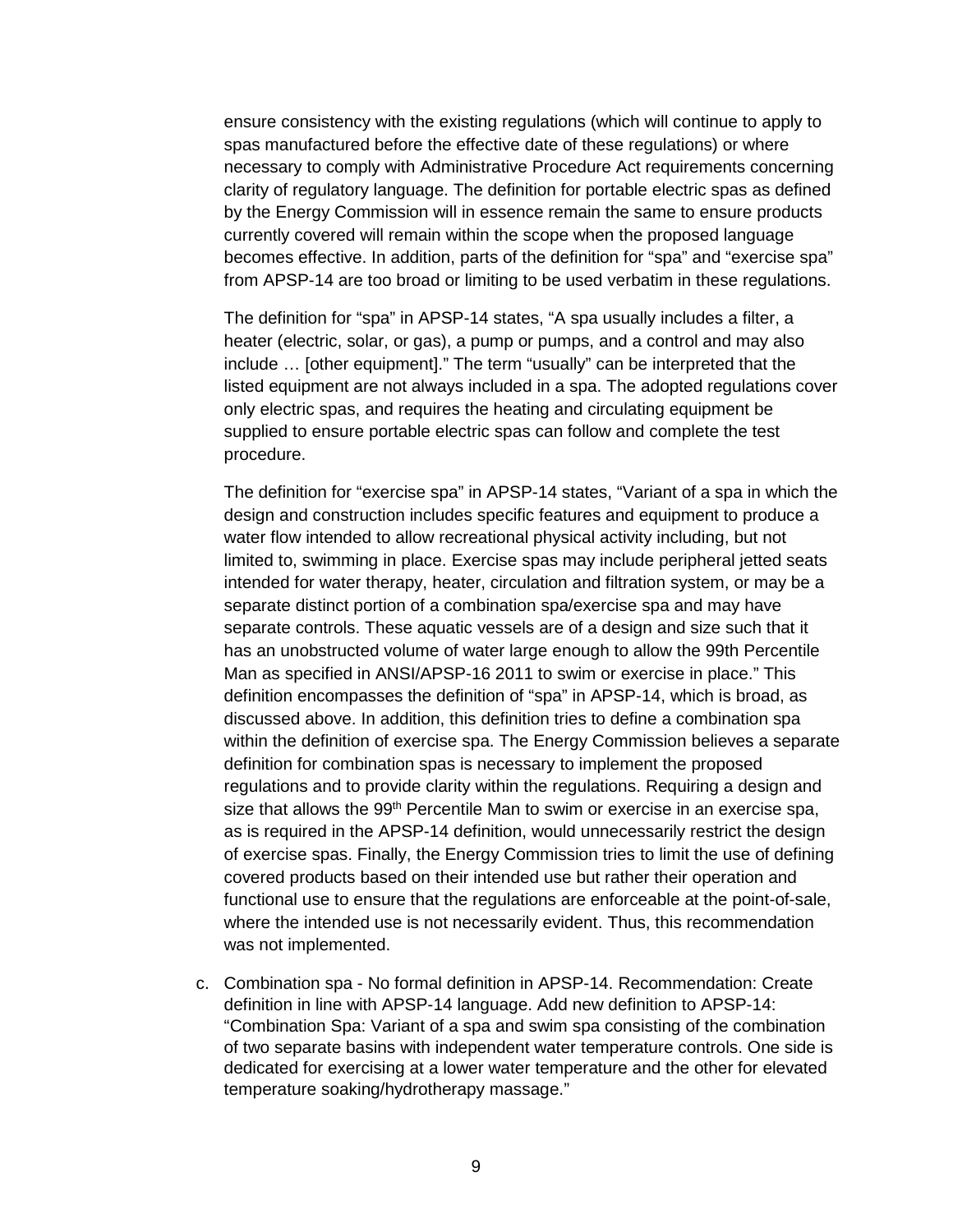*Energy Commission Response*: This request was not implemented to ensure products currently covered would remain within the scope when the proposed language becomes effective. In addition, parts of the definition for *spa* and *exercise (or swim) spa* from ANSI/APSP/ICC-14 2014 (APSP-14) are variously too broad or limiting. See response to comment 1(b) for additional details. In addition, the proposed definition by the Energy Commission for combination spas aligns with the essence of the recommended definition: "Combination spa" means a portable electric spa with two separate distinct reservoirs, where (1) one reservoir is an exercise spa; (2) the second reservoir is a standard spa; and (3) each reservoir has an independent water temperature setting control.

d. Exercise spa – only abbreviated. Recommendation: Should reference formal APSP-14 definition as a whole. "[E]xercise spa (Also known as a swim spa): Variant of a spa in which the design and construction includes specific features and equipment to produce a water flow intended to allow recreational physical activity including, but not limited to, swimming in place. Exercise spas may include peripheral jetted seats intended for water therapy, heater, circulation and filtration system, or may be a separate distinct portion of a combination spa/exercise spa and may have separate controls. These aquatic vessels are of a design and size such that it has an unobstructed volume of water large enough to allow the 99th Percentile Man as specified in ANSI/APSP-16 2011 to swim or exercise in place."

*Energy Commission Response*: This request was not implemented. See response to comment 1(b) for additional details.

e. "Exercise Spa Portion" not well defined. Definition not needed. Recommendation: Remove "Exercise Spa Portion" because it is a duplication of "exercise spa" and the intent can be better covered in the definition of Combination Spa.

*Energy Commission Response*: This request was not implemented because defining "exercise spa portion" separately is necessary to implement the proposed regulations and to provide clarity within the regulations as they apply to combination spas.

f. APSP-14 does not have a definition for an Inflatable spa. Recommendation: Add Inflatable spa definition to APSP-14.

*Energy Commission Response*: Thank you for your comment. No change required. This comment does not request changes to the regulations. The Energy Commission did define the term "inflatable spa" to distinguish it from the other types of portable electric spas and to implement the new performance standard for inflatable spas.

g. Definition of portable electric spa. Why is "or sold separately for subsequent attachment" added to the definition. This is confusing and suggests that a factory built spa can be sold in interchangeable pieces that can compromise the safety and energy efficiency of the spa. The unit should be sold as a package and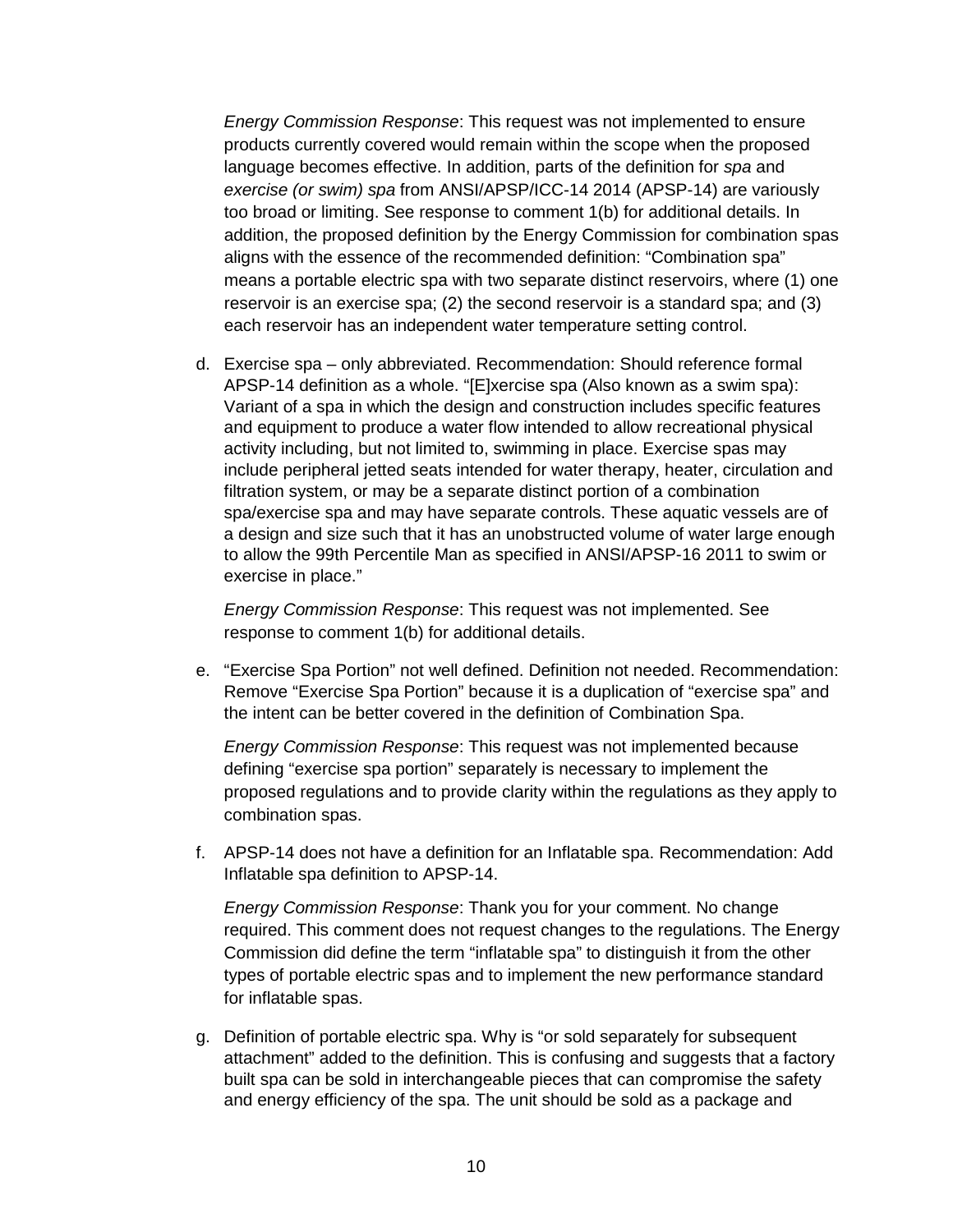tested as a package. Recommendation: Remove "or sold separately for subsequent attachment" from the definition.

*Energy Commission Response*: This request was not implemented because the amendment ensures portable electric spas with detachable heating and circulating equipment are a covered product. This amendment is necessary to implement the new performance standard for inflatable spas, where the heating and circulating equipment may be sold separately from the remainder of the spa. See response to comment 11(g) for additional details.

h. Standard spa – Not well defined – and not needed definition. Recommendation: Remove "Standard Spa" definition and reference in Combination spa definition. The definition of "Spa" covers standard spa and the definition of all of the other sub classes of spa eliminate the need to define spa twice. Where Standard Spa is used in the combination spa definition it is understood that it is referring to the hydromassage portion of the spa which can be maintained at 104F. Update the definition to indicate "the second reservoir is a spa for hydromassage".

*Energy Commission Response*: This request was not implemented because defining "standard spa" is necessary to implement the proposed regulations and to provide clarity within the regulations. The regulations apply different standards for "standard spas," "exercise spas," "combination spas," and "inflatable spas" such that defining only "spa" alone would create confusion about which efficiency standard and testing requirement applies.

i. Standard spa portion – definition not required. Recommendation: Remove the "Standard Spa Portion" definition as it does not need to be defined. Referring to it in the language as "Spa Portion" in reference to the combo spa is clear. The "standard spa portion" is necessary to distinguish the two reservoirs in a combination spa from each other, as the testing is different to reflect the two different uses of these reservoirs. Since all spas are spas, referring only to the "spa portion" would not be sufficiently clear.

*Energy Commission Response*: This request was not implemented because defining "standard spa portion" separately is necessary to implement the proposed regulations and to provide clarity within the regulations.

j. The new language is capping a spa size to 1145 gallons based on the new formula and the energy label design. This is potentially limiting the size of spa that can be sold in California.

*Energy Commission Response*: This recommendation was implemented in 15 day language. The Energy Commission deleted the statement indicating the spa sizes applicable to the maximum power range values as part of the label requirement to ensure the label does not restrict large compliant spas from using the label.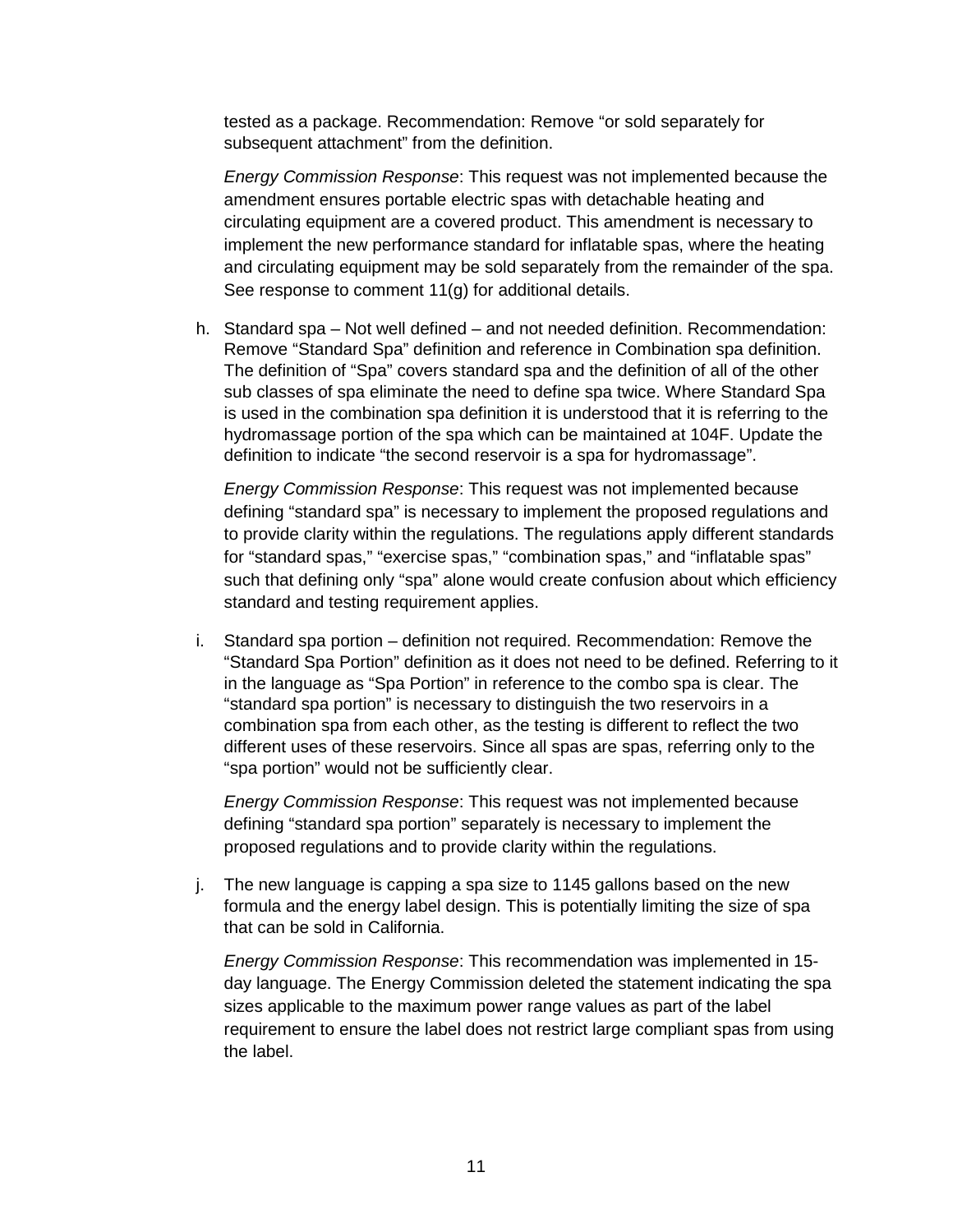k. Standby mode definition is summarized. Recommendation: Use full definition in APSP-14.

*Energy Commission Response*: The definition as referenced in APSP-14 for "standby mode" states "All settings at default as shipped by the manufacturer, except water temperature, which may be adjusted to meet the test conditions. No manual operations are enabled" and the definition the Energy Commission proposed for "standby mode" states "standby mode of a portable electric spa means that only the default settings as shipped by the manufacturer are enabled, except water temperature, which may be adjusted to meet the test conditions. No manual operations are enabled." The Energy Commission definition deviates from APSP-14 only slightly (underlined words illustrate where the differences are). The addition of "are enabled" in the proposed definition ensures user input is not required to program the controls to a particular setting or mode and to ensure the testing conditions can be replicated to verify compliance.

l. We understand logging the test spa SN on the test report. But why submit to CEC?

*Energy Commission Response*: The Energy Commission is not requesting to collect the serial number (SN) as a data submittal requirement to the appliance efficiency database. The SN is required to be included in the test lab report as part of this proposal and the Energy Commission may request a test lab report for covered appliances at any time pursuant to Title 20 section 1608(c) to verify compliance.

m. Reference to 8.2 is incorrect. Recommendation: Refer to section 6.3.

*Energy Commission Response*: This recommendation was not implemented because it is not applicable. The proposed regulation references ANSI/APSP/ICC-14 2014 (APSP-14) as the test method, excluding section 8.2 and with modifications.

Section 8.2 states a performance requirement for exercise spas of  $P = 5xV^{2/3}$ (where  $P =$  maximum allowable standby power and  $V =$  fill volume). The proposed standard sets a performance requirement of  $P = 3.75xV^{2/3} + 40$  (where  $P =$  maximum allowable standby power and  $V =$  fill volume) for standard, exercise, and combination spas. The Energy Commission intentionally excluded section 8.2 to clarify the performance requirement for exercise spas set in APSP-14 cannot be used to determine maximum allowable standby power.

Section 6.3 states the equation for calculating the normalized standby power for exercise spas. Section 6.3 cannot be excluded because it is required to normalize the measured standby power and to determine whether the spa meets the performance requirement.

n. Add to APSP-14 with rewording to ensure proper testing.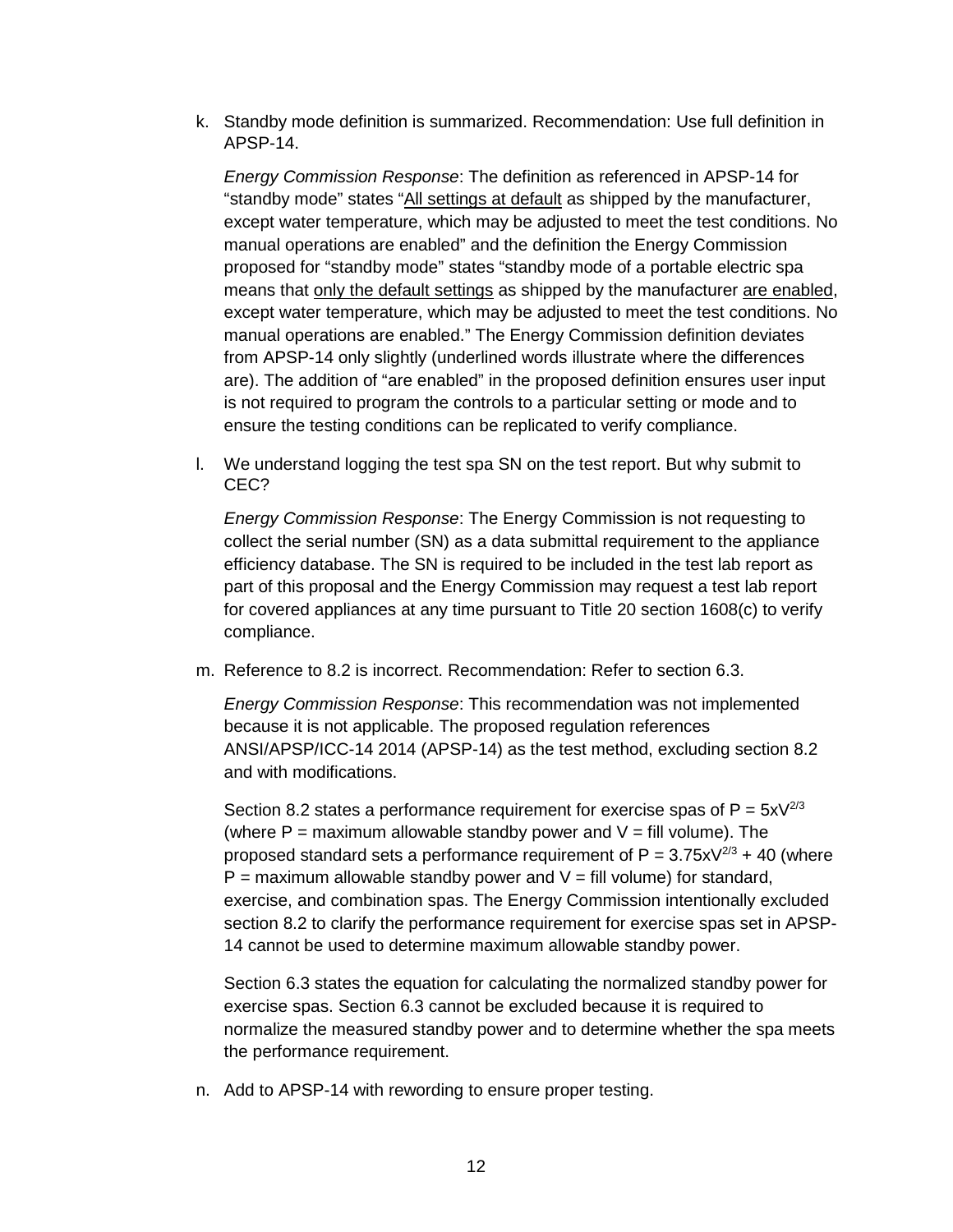*Energy Commission Response*: Thank you for your comment. No change required. This comment does not request changes to the regulations.

o. Listing multiple covers and the worst data on the label does not give the customer the information needed to purchase the most energy efficient option. Recommendation: Allow the energy label to list all tested covers and energy use for each or allow the manufacturer to use a separate label for each approved cover and test data to prompt the customer to ask for the most efficient option.

*Energy Commission Response*: The Energy Commission agreed to allow manufacturers to list additional spa covers other than the spa cover coinciding with the performance data on the label. This change promotes and informs consumers of more efficient options. The Energy Commission did not implement the request to list the energy use of each additional spa cover on the label or to have a separate label for each spa cover-unit combination because these options would increase labeling costs and creates a more burdensome way to update the label. A uniform label, as opposed to having a label for each spa cover-unit combination, prevents the risk of labeling a spa cover –unit combination with a label corresponding to a different spa cover-unit combination, misleading the consumer. The Energy Commission did add language to the label directing consumers to California's appliance efficiency database to view the energy use of each spa cover-unit combination. In addition, the California appliance efficiency regulations do not restrict manufacturers from using other labels or marketing materials to display the energy use of each spa cover-unit combination.

p. Question: When reporting spas, can we report a single spa multiple times with every cover combo? Are we supposed to register every combination on the database?

*Energy Commission Response*: All tested spa covers that allowed the unit to pass the standby power test must be certified to the appliance efficiency database as separate listings to sell or offer for sale in California. This supports the requirement in Title 20 Section 1608(a) that any covered appliance may be sold or offered for sale in California only if "the unit has the same components, design characteristics, and all other features that affect energy or water consumption or energy or water efficiency, as applicable, as the units that were tested under Sections 1603 and 1604 and for which information was submitted under Section 1606(a)." Spa covers that have identical Energy Commission data but different model numbers due to features unrelated to energy use (such as colors) can be certified with a single listing by using asterisks in the model number to represent characters that change as stated in section  $1606(a)(1)(C)$ .

q. Label language question: What is the rational to add user capacity to the label? This is part of the POS literature and a selling feature separately. Number of seats does not impact the efficiency of the spa, but because it would be on the label, would imply to the user that number of seats has some impact on energy. It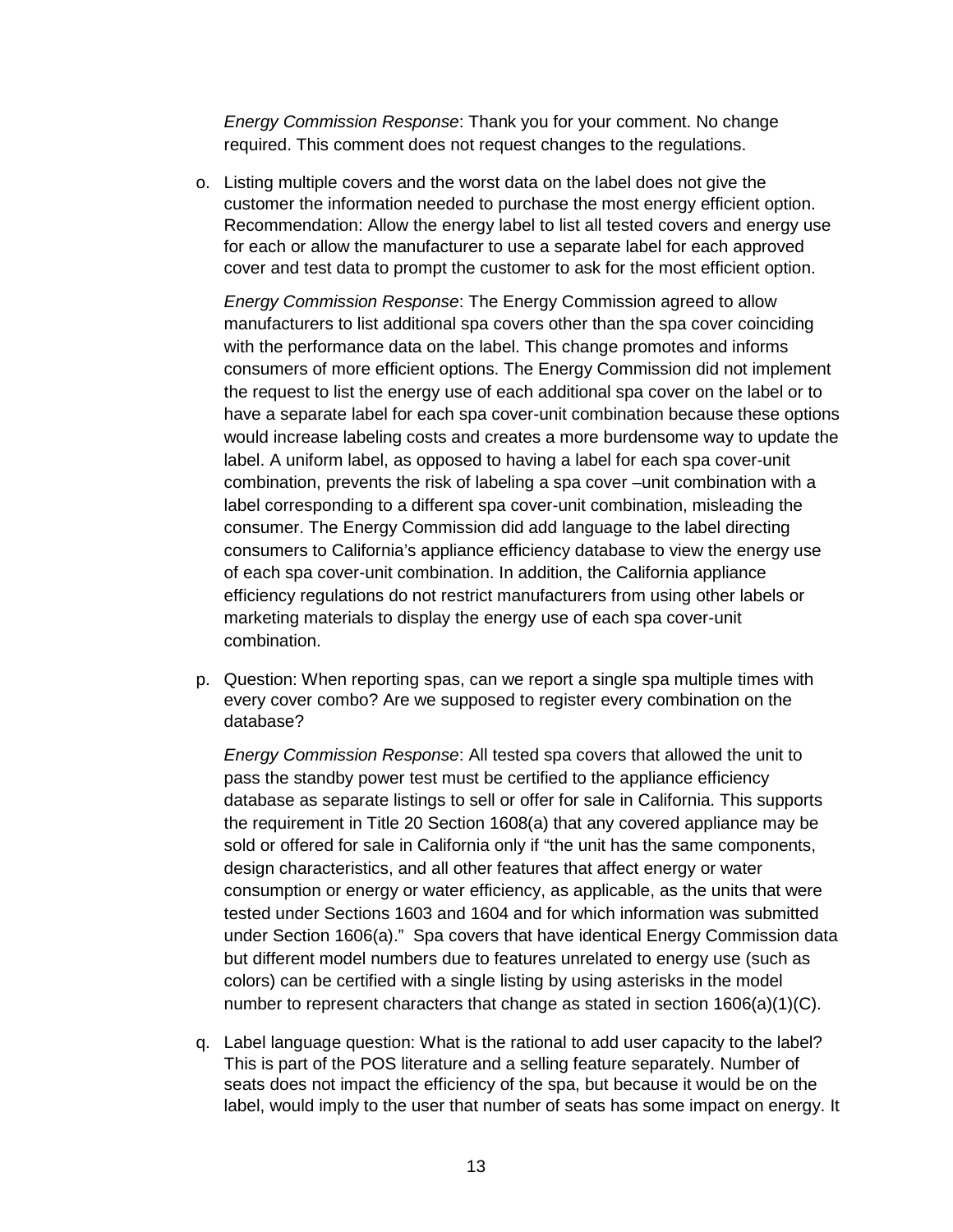is not relevant to have consumers trying to compare number of seats to energy use amongst competitors.

*Energy Commission Response*: The user capacity allows the consumer to visualize the size of the spa and allows the consumer to easily compare spa sizes and efficiencies to choose a spa that meets their needs.

- **2. Chad Worth, Energy Solutions on behalf of the California Investor Owned Utilities (IOUs), Comments regarding Final Staff Report and 45-Day Language on: Portable Electric Spas, March 19, 2018**
	- a. The CA IOUs are broadly supportive of the Energy Commission final staff report and 45-Day Language for portable electric spas. The CA IOUs would especially like to commend the Energy Commission for working with manufacturers to develop a new, aggressive, but achievable efficiency standard level for inflatable portable electric spas. Collectively, the proposed standards are cost-effective and achievable, and will lead to significant energy savings throughout California, at roughly 242 gigawatt hours per year after stock turnover.

*Energy Commission Response*: Thank you for your comment. No change required. This comment does not request changes.

b. The CA IOUs commend the Energy Commission staff for their thoughtful and thorough proposal; and to improve the portable electric spas final staff report and 45-Day Language, the CA IOUs recommend that the Energy Commission consider the following modifications.

*Energy Commission Response*: Thank you for your comment. No change required. This comment does not request changes.

c. To realize the energy savings of the proposed label for portable electric spas, the CA IOUs recommend the Energy Commission consider adding language to ensure the visibility of the label to customers. Specifically, for Standard, Exercise, and Combination spas, we recommend further direction to manufacturers be provided regarding the location of the label. The current language states that the label shall only be "marked by the manufacturer in a readily visible location on the shell or front skirt panel." We encourage the Energy Commission to modify the language to require the label be only placed on the shell of the spa, not the skirt of the spa. As shown below in Figure 1, spas on showroom floors are often crowded with most sides (skirts) of the spa being adjoined with another spa, or positioned near a wall. Requiring the label be on the shell ensures the label will be visible regardless of showroom floor display arrangement

*Energy Commission Response*: This request was not implemented because specifying the exact location of where the label shall be placed reduces placement options for manufacturers and may restrict manufacturers from displaying spas to their liking. To address IOUs' concern to ensure the consumer sees the label, the following language was implemented in 15-day language (additions appear as underlined): "The label shall be legible, conspicuously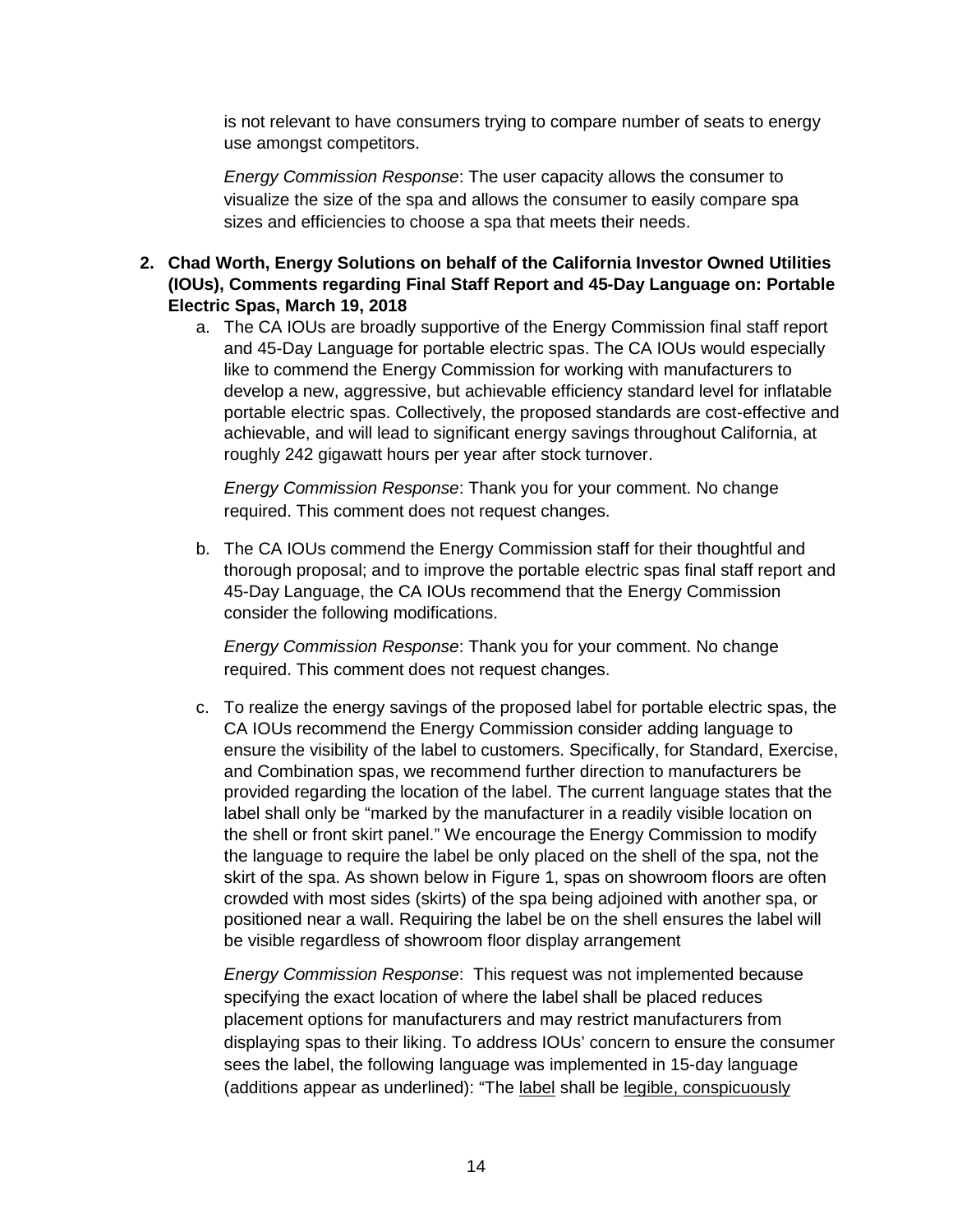displayed to the consumer, and be removed only be the consumer." A label that is not clearly visible to the consumer will violate the label requirement.

d. The CA IOUs also encourage additional language to require the top of the label be no more than six inches from the top of the spa, and be vertically oriented. We believe providing high-level guidance regarding label location will ensure the labels are uniformly placed across products from different manufacturers, and always remain in a readable orientation and location for customers

*Energy Commission Response*: This request was not implemented. See response to comment 2(c) for details.

e. For inflatable, portable electric spas, the CA IOUs recommend the Energy Commission require the label to be placed on the box, instead of the shell, as these units are sold collapsed (in boxes as shown in Figure 2) and inflated onsite. Currently, the recommended language that places the label on the shell of the spa portable electric spas will prevent the label from achieving its desired effect of being visible by the customer at the time of sale.

*Energy Commission Response*: This recommended change was implemented in 15-day language. This change is necessary because inflatable spas are typically sold in packaging, so the manufacturer must label the package (not the spa inside) to ensure the consumer is able to see the label before purchasing the unit.

f. The CA IOUs encourage the Energy Commission to change the reference on the label from "USG" to "US Gal" for better clarity and readability to customers.

*Energy Commission Response*: This recommended change was implemented in 15-day language. The units on the label was modified to state "US Gal" to ensure consumers understand the volume is measured in US gallons. This change addresses California IOUs' concerns.

g. The CA IOUs recommend the Energy Commission allow multiple spa covers (which comply with the standard) to be listed on each label. The standby power draw displayed on the label should reflect the spa and cover combination with the highest energy usage. This cover should be marked or highlighted (e.g., checkbox) on the label to indicate to customers which spa cover aligns with the label's indicated energy use.

*Energy Commission Response*: This recommendation was implemented in 15 day language. See response to comment 1(o) for additional details.

h. The Energy Commission's proposal requires the reporting of minimum and maximum water temperature settings in the test report. The CA IOUs believe this information is useful and encourage the Energy Commission to further add these data fields to Table X so that it can be reported publicly.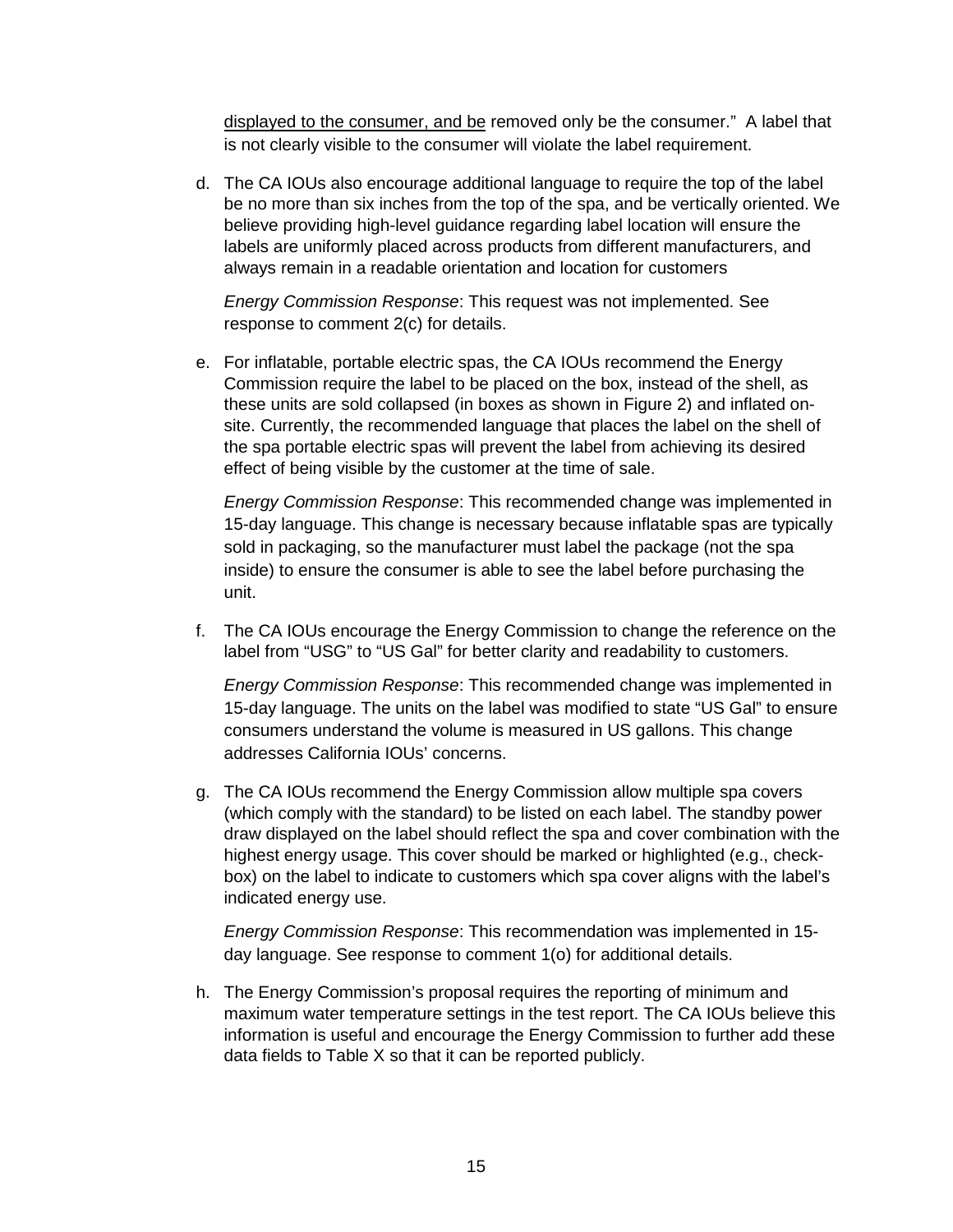*Energy Commission Response*: This request was not implemented in Table X because asking manufacturers a true-false question on whether the exercise spa has a maximum temperature setting that is less than 100°F is sufficient to identify exercise spas that need to follow the applicable conditional test procedure. Using a true-false question reduces the certification burden on manufacturers. Implementing this recommendation for example, will require manufacturers of combination spas to submit the minimum and maximum water temperature settings for each spa portion, which totals to four values to submit. Whereas the true-false question previously stated, requires one answer. For consumers, this information is readily available through the product owner's manual and/or in marketing material. Thus, collecting this information is not vital. Collecting this information in the test lab report is less burdensome and allows the Energy Commission to verify compliance.

#### **3. Alexandria McBride, Information Technology Industry (ITI), March 19, 2018**

a. Harmonized standards are the most productive approach in reaching goals to reduce carbon emissions, and we support the CEC's effort to align California's battery charger requirements with the U.S. Department of Energy (DOE) Battery Chargers Energy Conservation Standard Final Rule. The DOE concluded that battery charger marking requirements were "redundant and an unnecessary burden to manufacturers", and we strongly support the CEC's recommendation to align with the DOE and remove California's marking requirement for federallyregulated battery chargers.

*Energy Commission Response*: Thank you for your comment. No change required. This comment does not request changes.

b. Furthermore, considering that sales channels for state-regulated products differ significantly from sales channels for consumer products, we question the value and associated benefit in maintaining the "BC" marking requirement for stateregulated battery chargers. State-regulated products are typically professional products. These products are, in most cases, shipped directly from the supplier to the institution that procures such products. It is unknown to industry, at what point in the sales chain, the "BC" mark would provide the instrumental information to determine compliance since CEC's access to such products is non-existent without special arrangements.

*Energy Commission Response*: Maintaining the marking requirement for stateregulated battery charger systems will continue to aid compliance and enforcement efforts, and entities purchasing and testing these products by determining at a glance whether these products comply with the applicable California standards. Therefore, the Energy Commission is retaining the marking requirement for state-regulated battery charger systems.

c. We also urge the CEC to streamline the Modernized Appliance Efficiency Database System (MAEDBS) certification process for federally regulated battery chargers. On June 13, 2018, the Department of Energy (DOE) efficiency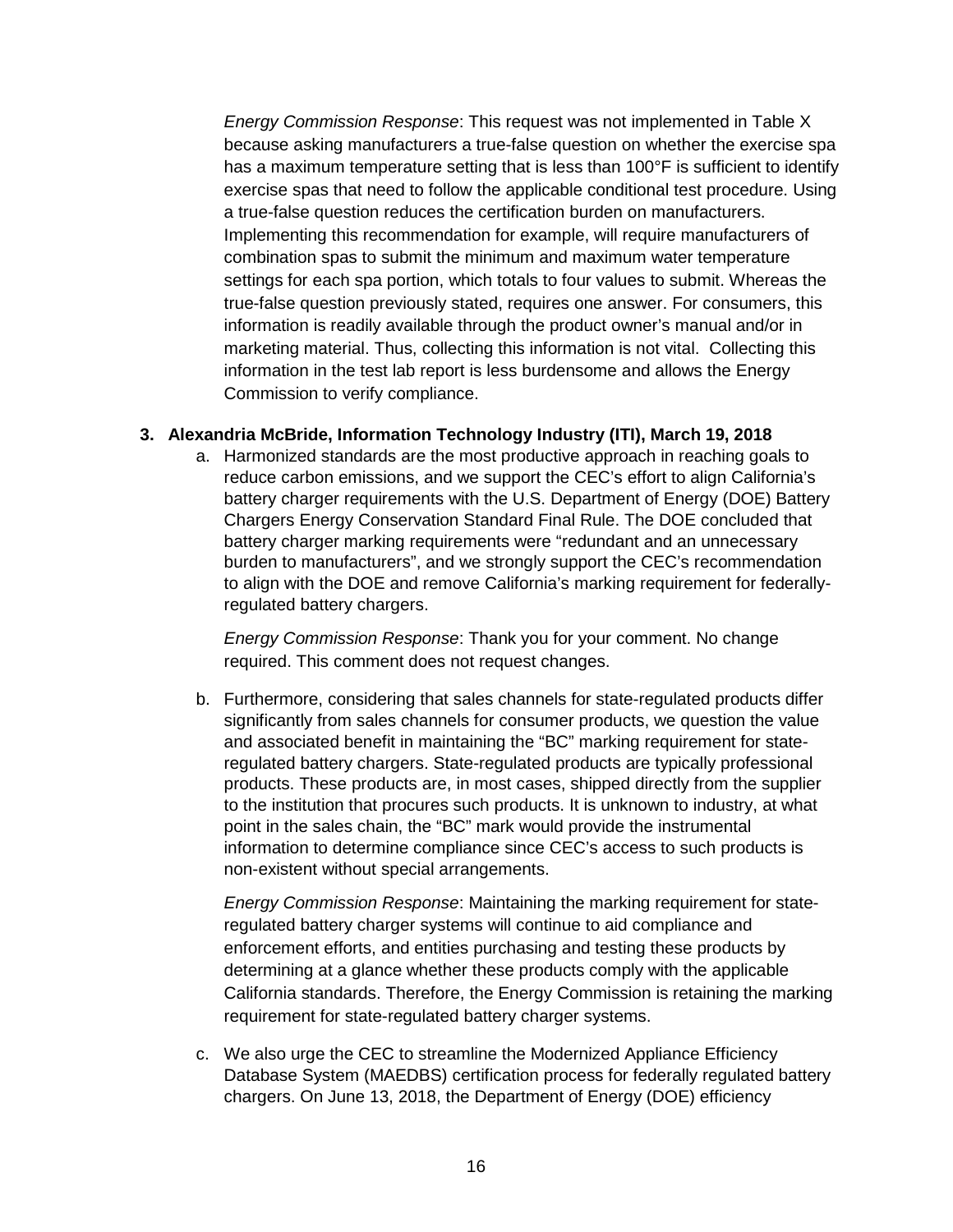standards for battery charger systems takes effect, and it will be a violation of federal law to sell products in the US if they are not certified into DOE's Compliance Certification Management System (CMS) database. The additional MAEDBS reporting requirement would be duplicative and a significant burden to the industry. Since the DOE expressed interest in working with the CEC to reduce duplicative reporting, we strongly support collaboration between the two agencies on this issue.

*Energy Commission Response*: Thank you for your comment. No change required. This comment does not request changes specific to this rulemaking, but instead to portions of the regulations outside the scope of this rulemaking. The Energy Commission is addressing these issues as part of Docket #18-AAER-10.

#### **4. Kevin Messner, Association of Home Appliance Manufacturers (AHAM) and Doug Johnson, Consumer Technology Association (CTA), docketed March 19, 2018**

a. The Association of Home Appliance Manufacturers (AHAM) and the Consumer Technology Association (CTA) would like to comment on the Portable Electric Spas and Battery Charger Systems Appliance Efficiency Rulemaking (Docket 18- AAER-02). We represent companies that manufacturer battery chargers and products which use them, and we support the rulemaking's purpose to modify existing marking requirements in the appliance efficiency regulations for battery chargers.

*Energy Commission Response*: Thank you for your comment. No change required. This comment does not request changes.

b. We support CEC's efforts to align California's marking requirement for battery chargers with federal regulations, which do not include a marking requirement. This action would facilitate common requirements across the US, which will reduce consumer and market confusion and improve the effectiveness of minimum energy efficiency standards. We agree with CEC's assessment that if the California "BC" marking on products were to be left unaddressed, manufacturers would either have to make a product specifically marked for sale in California, or all products sold nationwide would have to have a mark, even though the requirement only applies in California. This would also add unnecessary product development costs. The proposed regulations appropriately addresses this problem by removing the marking requirement for federally regulated battery chargers.

*Energy Commission Response*: Thank you for your comment. No change required. This comment does not request changes.

#### **5. E. Jess Tudor, Coverplay, Inc., March 15, 2018**

a. As the invited member of the rule making committee for portable spas I want to say I found it a pleasure to collaborate with Gary Fernstrom, Chad Worth, Ben Fischel, Betty Chrisman and others going back to include Michael Martin in 2008. I advised Emerging Technologies, Pacific Gas and Electric and the California Energy Commission of testing data produced during that decade. As an inventor,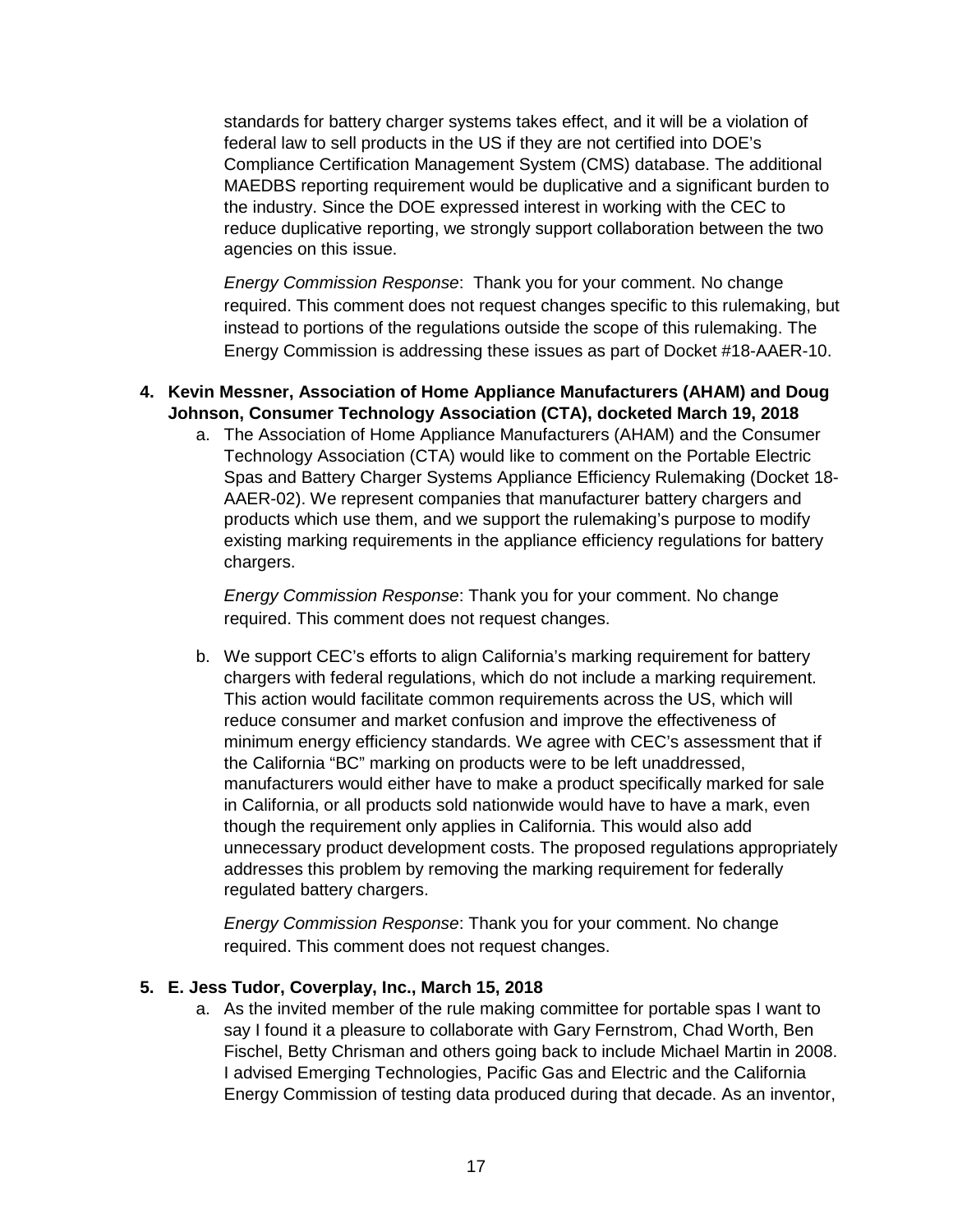I am dedicated to improving energy efficiency including that of the portable spa, an appliance carelessly paired with Styrofoam/PVC spa covers. During that period I reported most of the energy lost was from the gap between the spa and the hard foam board cover obscured by a vinyl flap and from convection loss at its dual hinged gap. Subsequent ambient testing revealed water permeation from interstitial gaps in the foam compounding the inefficiency of Styrofoam as an insulator for heated and sanitized outdoor spas. A review of the Cal Poly University spa energy report for P.G. & E. in 2008 provides evidence questioning the efficacy of dual hinged spa covers as 65% of new spas tested with them did not comply with CEC standards for sale in CA. Adding full length gussets to the dual hinge area in response to that report does little to improve them, as, "Lipstick on a pig". A more relevant ambient test to include evaporation was conducted in 2010 as spas are typically outdoors. Using instruments authorized by Gary Fernstrom from the Tool Lending Library in California, we electronically recorded all aspects of that winter test and submitted those discs with my written report and findings to P.G.& E. in April of that year.

*Energy Commission Response*: Thank you for your comment. The final staff report published by the Energy Commission discusses the use of dual-hinge covers and presents single-hinge design as an option to reduce heat loss (See page 37 in Lopez, Jessica. 2018. *Analysis of Efficiency Standards and Marking for Spas*. California Energy Commission, CEC-400-2018-002.). The proposed standards are performance standards and do not require the use of any specific material or set design parameters to improve the efficiency of the product. This comment does not request changes.

b. Spa owners complain of water heavy, smelly spa covers and some have replaced their foam covers 5 or 6 times in 15 to 20 years as they become unmanageable, others leave them on the spa to collapse. Spa dealers and spa cover retailers acknowledge the failure but blame the consumer for physical damage or spa chemical imbalance. Damage can play some part but the universal problem with EPS foam is water saturation from condensation. Covers can be as heavy with water as to require two fit adults to open just half their spa. Water is a great conductor of heat; this silent energy thief can use 2 to 3 times more energy on stand-by power and renders the cover the bane of the spa appliance. Spa cover retailers visit local landfills monthly with trailers of water soaked spa covers. A photograph of this polluting devastation from this misuse of EPS foam is included in my reports as the average spa cover represents 3520 Styrofoam cups…none of it recyclable.

*Energy Commission Response*: Thank you for your comment. Consumers are recommended by manufacturers to follow maintenance and operation instructions to prevent failures and to get full use of the product up to the life of the product. The proposed standards are performance standards and do not require the use of any specific material or set design parameters to improve the efficiency of the product. This comment does not request changes.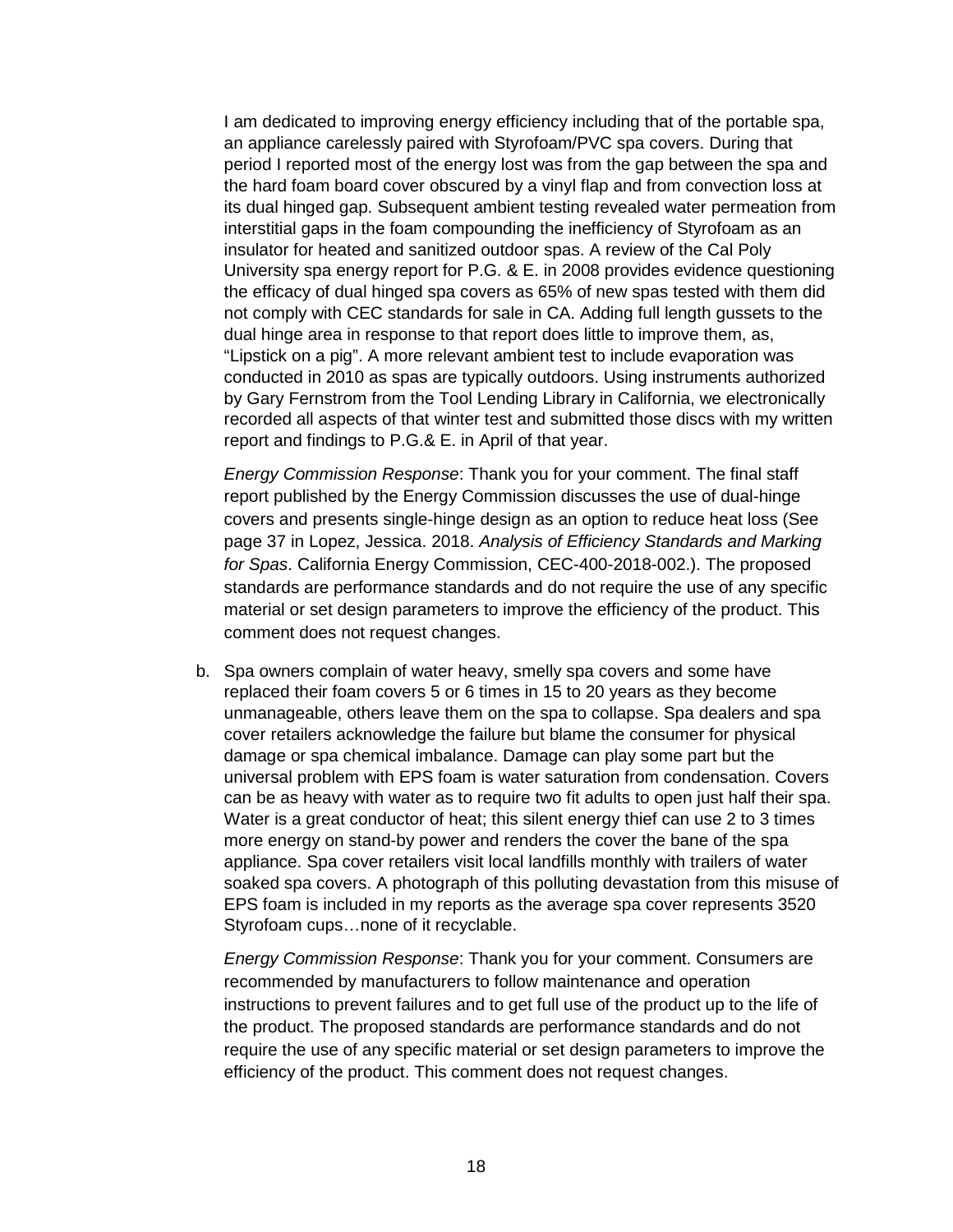c. Manufacturers offer up to a 10 year warranty on their spas yet this proposed ruling allows them to avoid compliance after the date of sale just as their foam spa covers begin to fail. Styrene foam and PVC vinyl are considered incompatible with strong oxidizers by Material Safety Data Sheets yet are provided with the spa by the manufacturer. They degrade and fill with water from condensation the first month converting a once dry insulating cover into a wet energy conductor making claimed CEC energy ratings untrue.

*Energy Commission Response*: Thank you for your comment. See response to comment 5(b) and 5(f) for additional details. This comment does not request changes.

d. Consumers guided by the CEC logo energy label but paying higher than claimed energy costs would be misled and poorly served by this Commissions current proposal. As more water heavy, styrene/vinyl covers are discarded to CA landfills, future generations will become more affected by the ever increasing volume of this cycle of unimpeded pollution. EPS foam board is resistant to photolysis (500 years) and can eventually end up in the ocean when broken into pieces as many are. Avian and aquatic lives are constantly at risk with the beads from that careless behavior as the supervisors of San Francisco know all too well. It seems discarded Styrofoam from other cities like Sacramento finds a path to their, "Bay Area" despite their 2016 ban.

*Energy Commission Response*: Thank you for your comment. The proposed label provides the consumer an estimate of the energy use and potential costs. The proposed label notes the performance data displayed on the label is based on testing conditions to not mislead the consumer. Because the efficiency standards are performance standards, the Energy Commission does not mandate that a particular material be used to achieve the required efficiency. See response to comment 5(b) and 5(f) for additional details. This comment does not request changes.

e. California's Proposition 65 was created to protect citizens from being exposed to chemicals without their knowledge or an understanding of their lethality by proper labeling. PVC has been on that list since 1987 as a carcinogen and styrene was added in April 2016. Ironically these two chemicals are incompatible with each other by MSDS warnings yet coexist in industry spa covers exposing the very citizens seeking health and wellness from hydrotherapy to dangerous VOC's. It occurs to us the California DEQ should have an interest in these spa covers not properly labeled for consumers to consider before purchase. The Frank Lautenberg Chemical Safety Act of 2016 has the EPA listing two of the top ten most dangerous chemicals to include asbestos and HBCD, a Persistent, Bioaccumulative Toxin banned in 152 countries but still used here in America in EPS/XPS styrene foam board. Some people remember asbestos when it too was used as an insulator! Providing a safer, sustainable alternative to Styrofoam has the interest of citizens in at least 62 California cities and government facilities including the city and county of San Francisco that voted to ban all Styrofoam in 2016.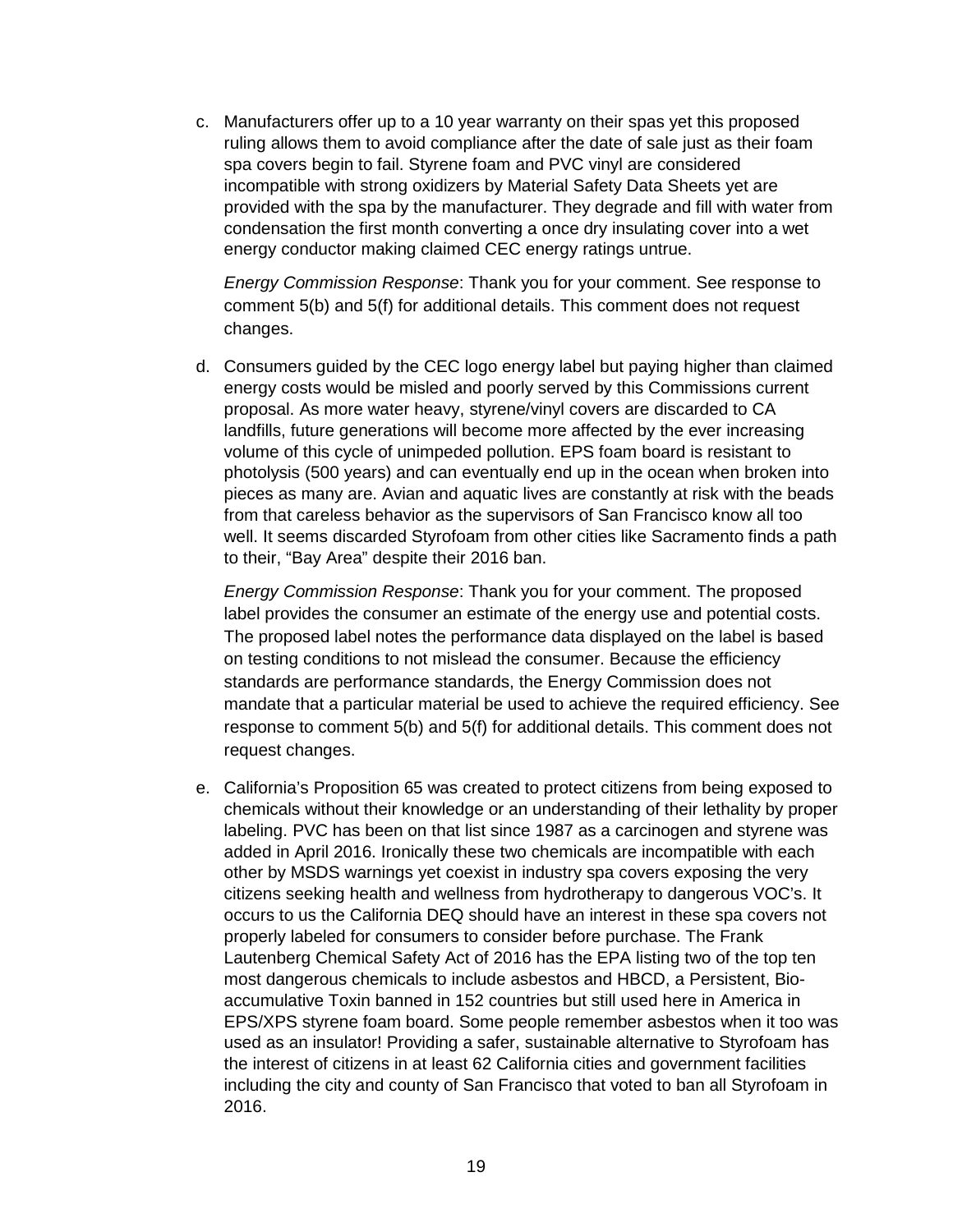*Energy Commission Response*: Thank you for your comment. This comment does not request changes. See response to comment 5(f) for additional details.

f. This appeal to the CEC before its final ruling is intended to help CA citizens avoid ever increasing spa energy costs for stand-by ready power and health consequences associated with toxic chemicals in Styrofoam/PVC vinyl spa covers. We should all be wary when important energy/health information encounters ambivalence or resistance from anyone or group when public welfare is at stake. Evidence exposing the disastrous choice of Styrene foam/ PVC vinyl to insulate sanitized hot water spas is obvious and compelling especially when millions of those covers are already in landfills for 2000 years. To allow this to continue unabated defies logic when safer, more efficient alternatives are available. This Commission could improve spa energy use simply by discouraging the continued use of dual hinged covers. Suggestions from this member of the rule making committee have been outlined and submitted in 2016, derived from years of data to better protect California citizens and their energy resources. If this legislative body is indifferent to these solutions, then at least establish a, "Health tariff" (\$150 per cover) to provide proper disposal of imported Styrofoam/PVC vinyl covers and interrupt 35+ years of sustained pollution. The CEC should then mandate all Styrene/PVC vinyl spa covers be labeled, "Toxic, Carcinogenic" to forewarn the unsuspecting public, particularly the vulnerable young, pregnant women and those with compromised immune systems. Consumers should also be made aware of the non-recyclable nature of used spa covers.

*Energy Commission Response*: Thank you for your comment. This request was not implemented because it is outside the scope of the proposed rulemaking. The Energy Commission has the authority to set minimum efficiency levels on appliances that use significant amount of energy pursuant to the Warren Alquist Act- section 25402(c)(1). For this purpose, the proposed standards are performance standards and do not require the use of any specific material or set design parameters to improve the efficiency of the product.

#### *Comments Received at the March 6, 2018 Lead Commissioner Meeting*

#### **6. Jason Sin**

Not sure what the difference is between state regulated and federally regulated [battery chargers] are?

*Energy Commission Response:* If a device meets the federal definition of a battery charger and has a federal efficiency standard for that battery charger, then it is considered a federally regulated battery charger. If the device is not covered under the federal standards, then it may still be covered under state standards for battery charger systems, based on whether the product meets the definition of a battery charger system in Title 20, section 1602(w). If the device meets neither set of definitions, then it is not a covered appliance and certification is not required.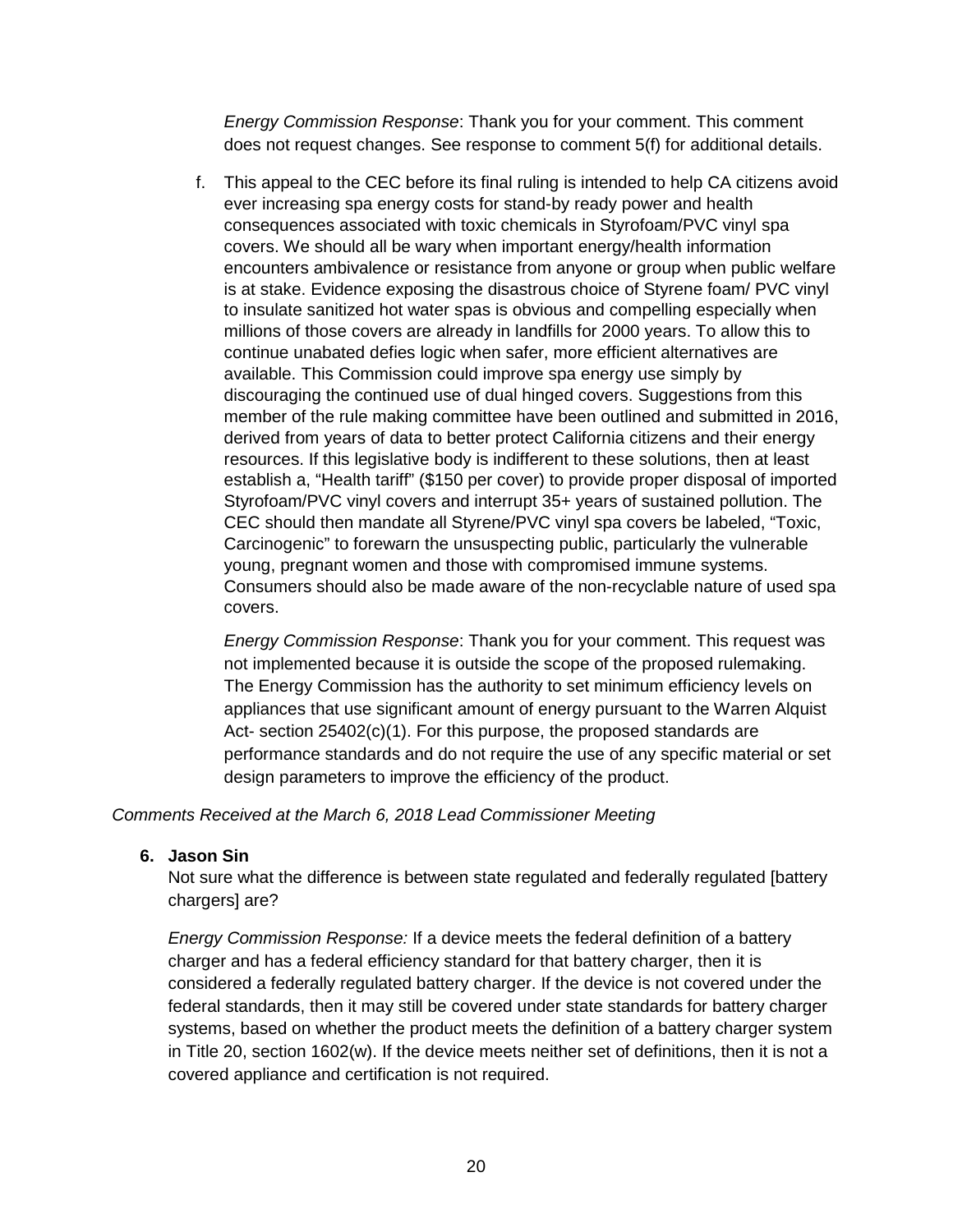#### **7. Unknown Commenter /Chat Box Question,**

Where is the new energy label template located?

*Energy Commission Response:* The proposed label is available in the Notice of Availability of 15-day language document (Docket# 18-AAER-02) and will be available in the California Code of Regulations when published by the Secretary of State (California Code of Regulations, Title 20, Section 1607).

#### **8. David Maciel, Sony Electronics**

My questions is to what degree has the BC mark been instrumental for the Commission to demonstrate compliance or to verify compliance, so that the Commission feels that the BC mark must remain for state regulated battery charging systems?

*Energy Commission Response:* The mark has been instrumental with the Energy Commission's compliance and enforcement efforts, and has provided a quick way of checking whether a battery charger product complies with California's battery charger systems standards.

#### **9. Charles Kim on behalf of the California IOUs**

Thank you. I'm Charles Kim. Thank you, Commissioner. I'm Charles Kim of the Southern California Edison Company. I'm speaking on behalf of the California investor owned utilities (IOUs) today. [Kim discussed the history of the IOUs participation in this rulemaking that began in 2012, expressed manufacturers had ample time to understand the Energy Commission's proposal, commended the Energy Commission's work on this proposal, and described the savings that will result from this proposal.] So what I want to say here is that I stand here and support what is proposed broadly. And I wanted to take a moment to say thank you for staff for this long journey, but necessary journey, because you pay attention to details and not to mention that you listen to all the comments, incorporate those comments, update the definitions, and would reach this far. So I'm incredibly thankful for all your efforts.

*Energy Commission Response:* Thank you for your comment. No change required. This comment does not request changes.

#### **10. Chad Worth on behalf of the California IOUs**

a. Like has been mentioned before, the IOUs have been very involved in the development of portable electric spa standards from the original standard that took effect in 2006, to being engaged with some of the testing that followed, up until the point of working with CEC to begin a new rulemaking to update the standard years later. This has been said before. We've been through many staff meetings. I'll just point out at a high level this measure started out as just a labeling initiative. And CEC asked, looking at the data, "Hey, why don't we look at updating the standard level as well?" We took that, as the IOU team and reached out to our colleagues with the Association of Pool and Spa Professionals-14 Committee, which does their hot tub and spa work and engaged them in negotiation in 2014. That ultimately led to most of the proposal that we see here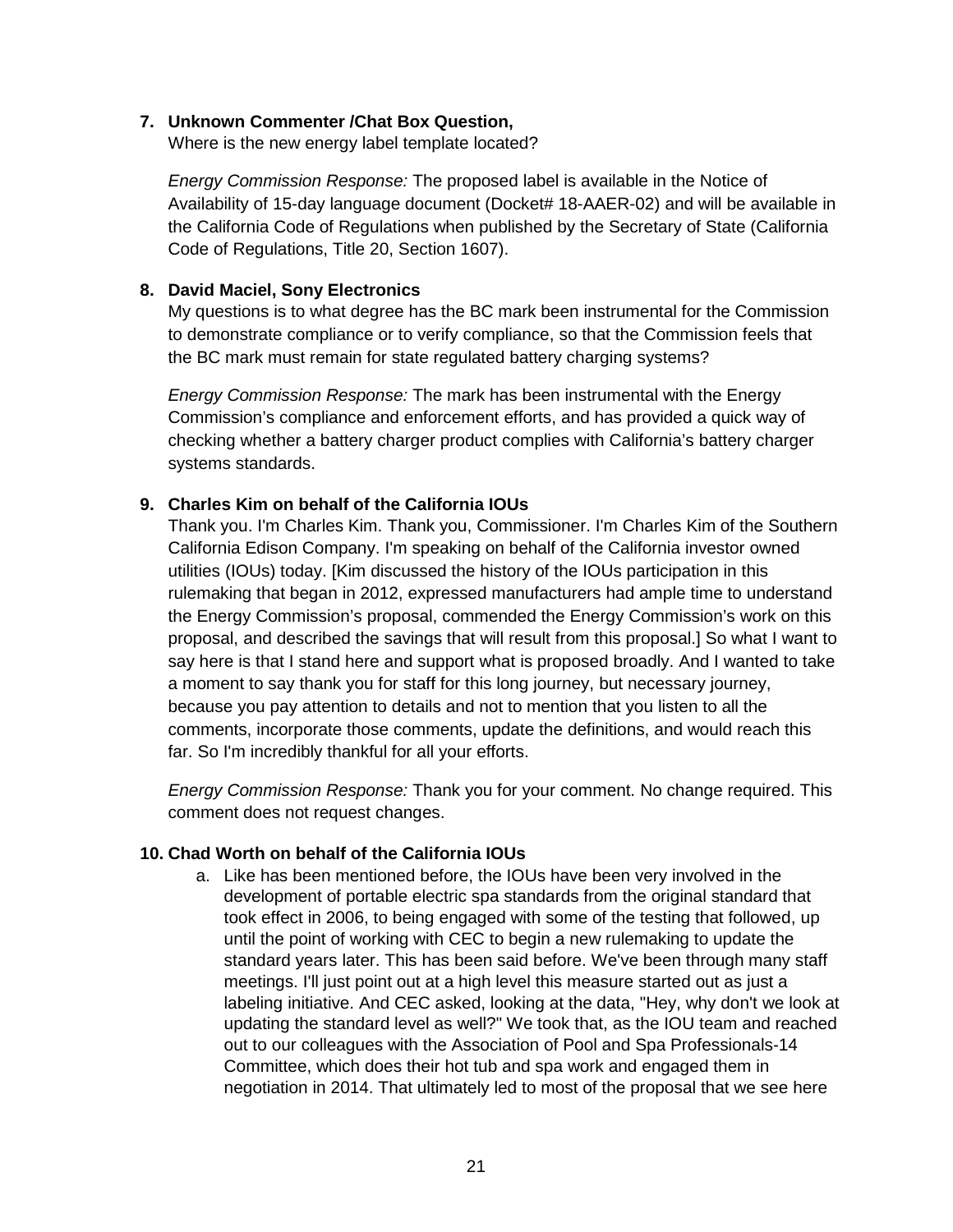today. We've appreciated that collaboration with the APSP-14 Committee and working with CEC staff at all the workshops since.

*Energy Commission Response*: Thank you for your comment. No change required. This comment does not request changes.

b. Like Charles mentioned the IOUs broadly support this proposal. It's going to deliver a cost effective, achievable and significant statewide energy savings on the order of 242 gigawatt hours, after stock turnover. I believe the June 1st, 2019 date is very reasonable.

*Energy Commission Response*: Thank you for your comment. No change required. This comment does not request changes.

c. And really there's four main changes that this staff report and 45-day language makes. It clarifies the definition scope of portable electric spas. It provides an updated standard, specifically new is the inflatable spas. There's the label, which is a really innovative and key part of this effort. And then there's some new reporting requirements I'll go into more details on.

*Energy Commission Response*: Thank you for your comment. No change required. This comment does not request changes.

d. As has been mentioned, the definitions for spas needed updating. I think when the first spa standard was passed inflatable spas weren't really a thing, or at least most of us had not heard of them. And so there's been some needing some updating to a definitions and I commend CEC staff on their framework they've developed for definitions. And I think we've done a good job encapsulating all that is out there in the market appropriately.

*Energy Commission Response*: Thank you for your comment. No change required. This comment does not request changes.

e. The standby standard for traditional spas or standard spas, more than 75 percent of the models in the CEC database will meet this standard. I believe it was yield a roughly shipment-weighted savings of about 8 percent per spa, if I remember correctly. I think this is very reasonable in a strong but modest update to the existing standard.

*Energy Commission Response*: Thank you for your comment. No change required. This comment does not request changes.

f. The inflatable spa standard level, the IOUs understand the utility provide by these spas, especially those that may not be able to afford a larger, standard spa. And certainly commend CEC for taking the leadership and working with industry. And also, the industry partners have been, I know, thinking and working and pushing hard on how to get the standby demand for these spas down. And I think they did reasonable job of that in creating an achievable but a stretch level for these spas to achieve.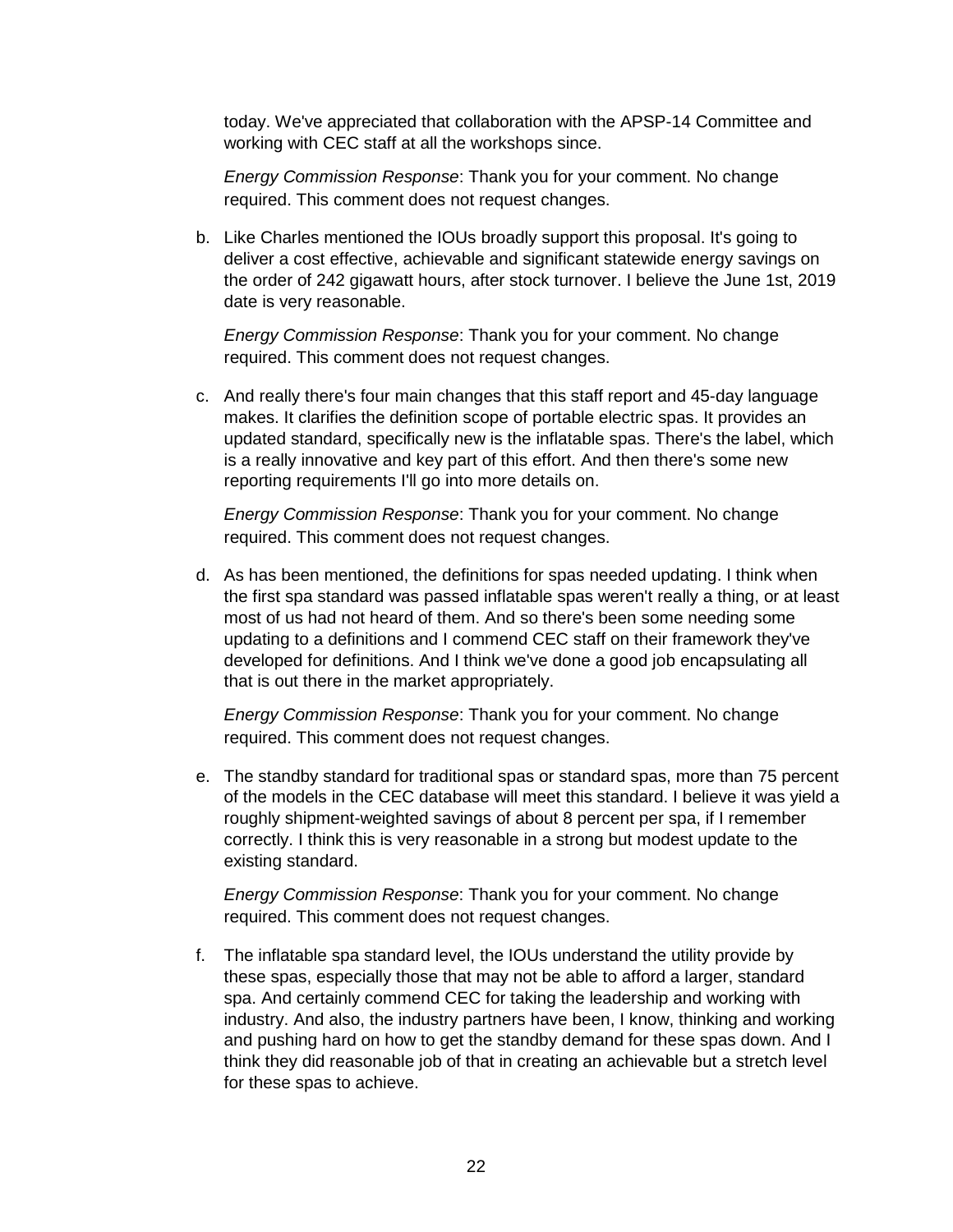*Energy Commission Response*: Thank you for your comment. No change required. This comment does not request changes.

g. As mentioned, the label is a key part of this overall rulemaking. This is broadly the consensus label that we worked with the APSP-14 Committee on. We still support it. I have a few slight modifications and suggestions I'll get to in the next slide. As far as the suggestion for improvement to the label these are very minor things, but when we get to the 45-day language we really start going through with a fine tooth comb. One suggestion would be to spell out U.S. gallon somewhere on the label. USG is not perhaps apparent to all consumers if it's a consumer facing label, a very minor issue.

*Energy Commission Response*: This recommendation was implemented in 15 day language. See response to comment 2(f) for details.

h. And this, I think relates to some of the other comments that industry has regarding the tested cover manufacturer and model. Right now, in the staff report it's plural as we understand. The standard, the label will reflect the cover manufacturer and the model number for the spa cover combination that uses the most energy or is least efficient. So listing multiple manufacturers and multiple models of covers is not applicable under the current standards framework.

*Energy Commission Response*: This request was not implemented because the 45-day language was modified to allow manufacturers to list additional tested and certified spa covers on the label. This recommendation no longer applies based on the modified changes. See response to comment 1(o) for additional details.

i. For the standard exercise and combination spas, we'd like to see the label actually on the shell of the spa, perhaps vertically oriented six inches from the top, not on the skirt. And I put a picture up here just to show often spas on showroom floors get very compact. As someone who used to work on a spa showroom floor we try to squeeze as many in as possible. And putting the label on the spa skirt is very -- there's a good perhaps a three in four chance that it's either facing a wall or another spa and may not be visible. Putting it on the shell six inches from the top, I think, would ensure the intent of the label.

*Energy Commission Response*: This request was not implemented. See response to comment 2(c) for details.

j. And finally, for inflatable spas they come in a box. Putting it on the shell is likely not to influence any consumer purchasing. We'd like to see if there's a way to require that to be on the box. So if either the consumer is shopping at a Walmart or Target, they can see it there before putting it on their cart or online. At least it would be somewhat visible on the box and encourage more efficient inflatable spas.

*Energy Commission Response*: This recommendation was implemented in 15 day language. See response to comment 2(e) for details.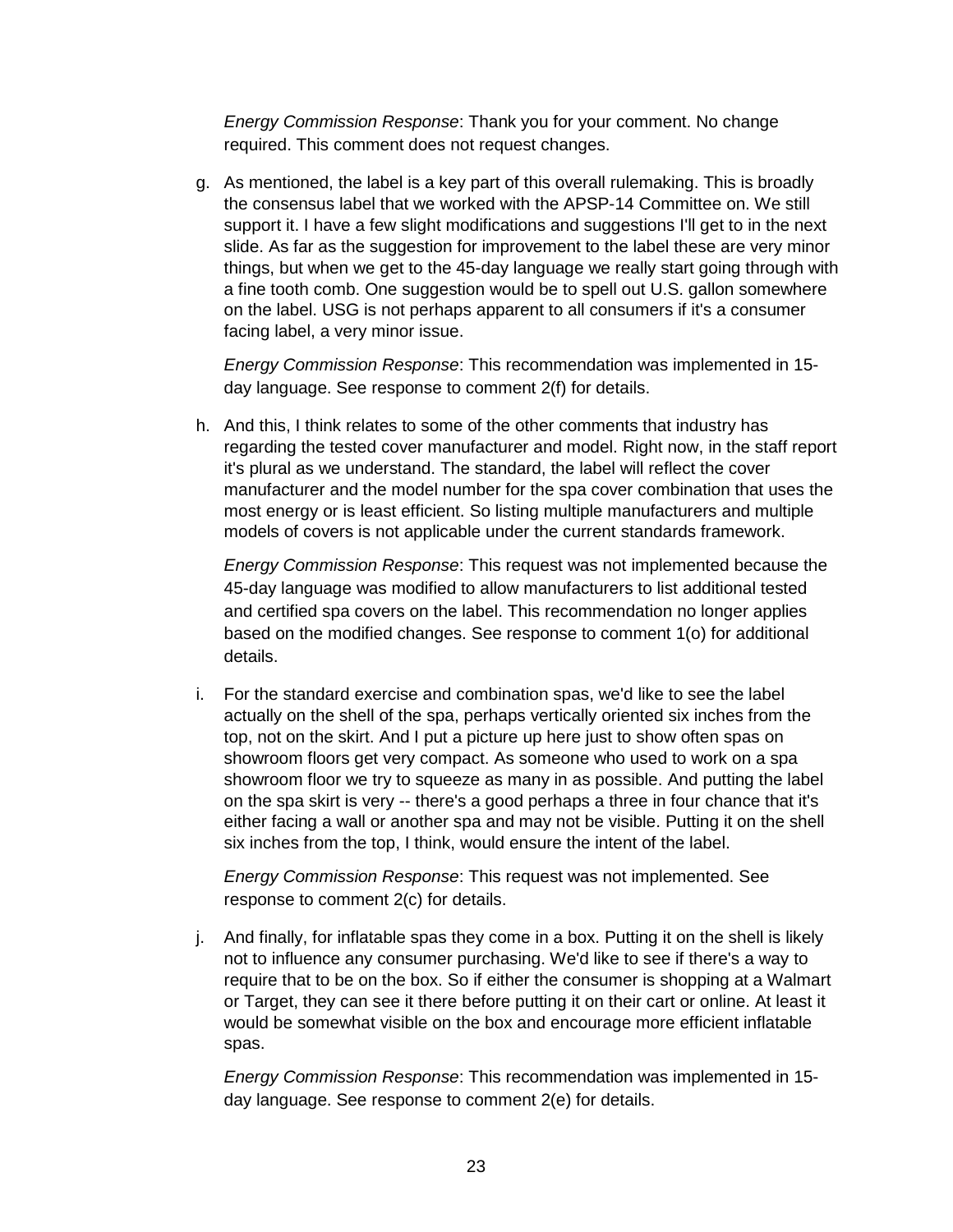k. As far as the reporting requirements, not a whole lot has changed. I do want to commend CEC for clarifying and reporting both the fill volume and the rated volume. I think that's useful information to have when looking through the data set.

*Energy Commission Response:* Thank you for your comment. No change required. This comment does not request changes.

l. And I suggest adding because they're going to be collected, if it's not too much additional work anyways, to report the minimum and maximum water temperature to Table X, as well as they're already proposed to be collected in the report. It would just provide another data point for consumers and those of us that look through that data on a regular basis.

*Energy Commission Response*: This request was not implemented. See response to comment 2(h) for details.

#### **11. Mike McCague on behalf of APSP**

a. Okay. Let's go to the beginning of the comments. While that's being found, I am representing the International Hot Tub Association today as well as APSP-14, the Standard Rating Committee. We should also have Angelo Pugliese on the phone, who is the Chairman of the APSP-14 if additional questions come up. I want to take just a quick second to thank the CEC for an invitation to comment on the language. We've been working with the group, as Chad pointed out, for quite a long time. And it looks like we're near the end of this update, which is very good.

*Energy Commission Response*: Thank you for your comment. No change required. This comment does not request changes.

b. So we have a few comments from the latest language and I think more editorial in regards to how this is all coming together. But one thing we noticed as we reviewed this is in the first Comment 1, that the intent is to adopt the APSP-14 Standard nearly as a whole. And we found that the number of definitions are new, which can be added to APSP-14 or they were altered from APSP-14 and we felt that there might be some confusion if you're reviewing the CEC definitions versus the APSP-14 definitions as you go through this. And we're hoping to harmonize the definitions where at all possible. So that would be Comment 1 is basically just interpret -- you know, taking these APSP-14 definitions as they are.

*Energy Commission Response*: This request was not implemented. See response to comment 1(b) for details.

c. Comment 2, if you can then just stroll down? So Comment 2 is the combination spa. We recognized that that has not been formally defined in the APSP-14 and we will make an effort. And again, we'll get with the committee offline here and add this language to the APSP-14 Standard. The recommended language that we have, which I believe is different than what is proposed by the CEC is: "Combination Spa: Variant of a spa and swim spa consisting of the combination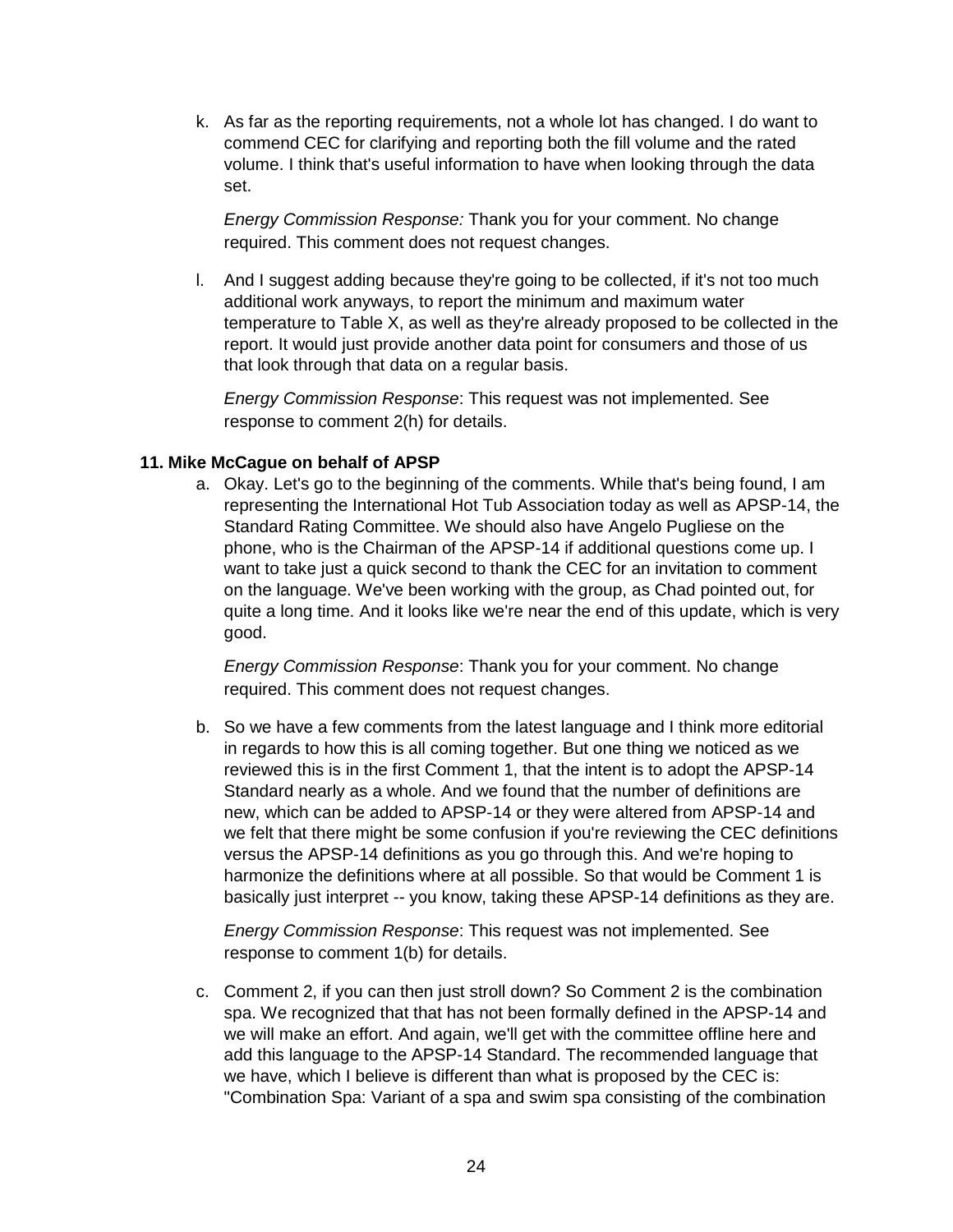of two separate basins with independent water temperature controls. One side is dedicated for exercising at a lower water temperature and the other for elevated temperature soaking/hydrotherapy massage." And that will basically cover both sides and I will cover part of the other rationale in a moment here.

*Energy Commission Response*: This request was not implemented. See response to comment 1(c) for details.

d. Comment 3 was the exercise spa, it is only an abbreviation in the CEC language and we do recommend adopting the full APSP-14 definition or referencing it in some manner.

*Energy Commission Response*: This request was not implemented. See response to comment 1(d) for details.

e. Comment 4 is the exercise spa portion. We feel that that's not necessarily needed, given that we have a definition of an exercise spa is and what a combination spa is. That there's a section for swimming and a section for hydrotherapy at a higher temperature and we feel that adding this is unnecessary.

*Energy Commission Response*: This request was not implemented. See response to comment 1(e) for details.

f. Comment 5, APSP does not have a definition of the inflatable spa. We will be working -- we have been working actually with the inflatable group for the past two years and also will look at adding this information to the standard, hopefully this year depending on what the schedule is.

*Energy Commission Response*: Thank you for your comment. No change required. This comment does not request changes to the regulations. See response to comment 1(f) for additional details.

g. Comment 6 is the definition of the portable electric spa. We had a question, which can be followed up later, but it was noted that as part of the definition the equipment could be sold separately for subsequent attachment. And we felt that was confusing, which would suggest that you can buy kit spas with multiple different pieces and then put them together. And that kind of defeats the purpose of having a factory built portable electric spa, whether it be a swim spa, a conventional portable hot tub or even the inflatable. These need to be complete kits at the time of purchase, so that the data can be proper and they can be tested as complete units. And so we don't understand the need for that additional language in there, because it adds confusion.

*Energy Commission Response*: Factory-built portable electric spas include all the necessary equipment to function as a hot tub. Some portable electric spas, however, are constructed to be assembled such as inflatable spas and spas that can be taken apart for easy storage. The Energy Commission agrees that all portable electric spas need to be complete with all the necessary equipment to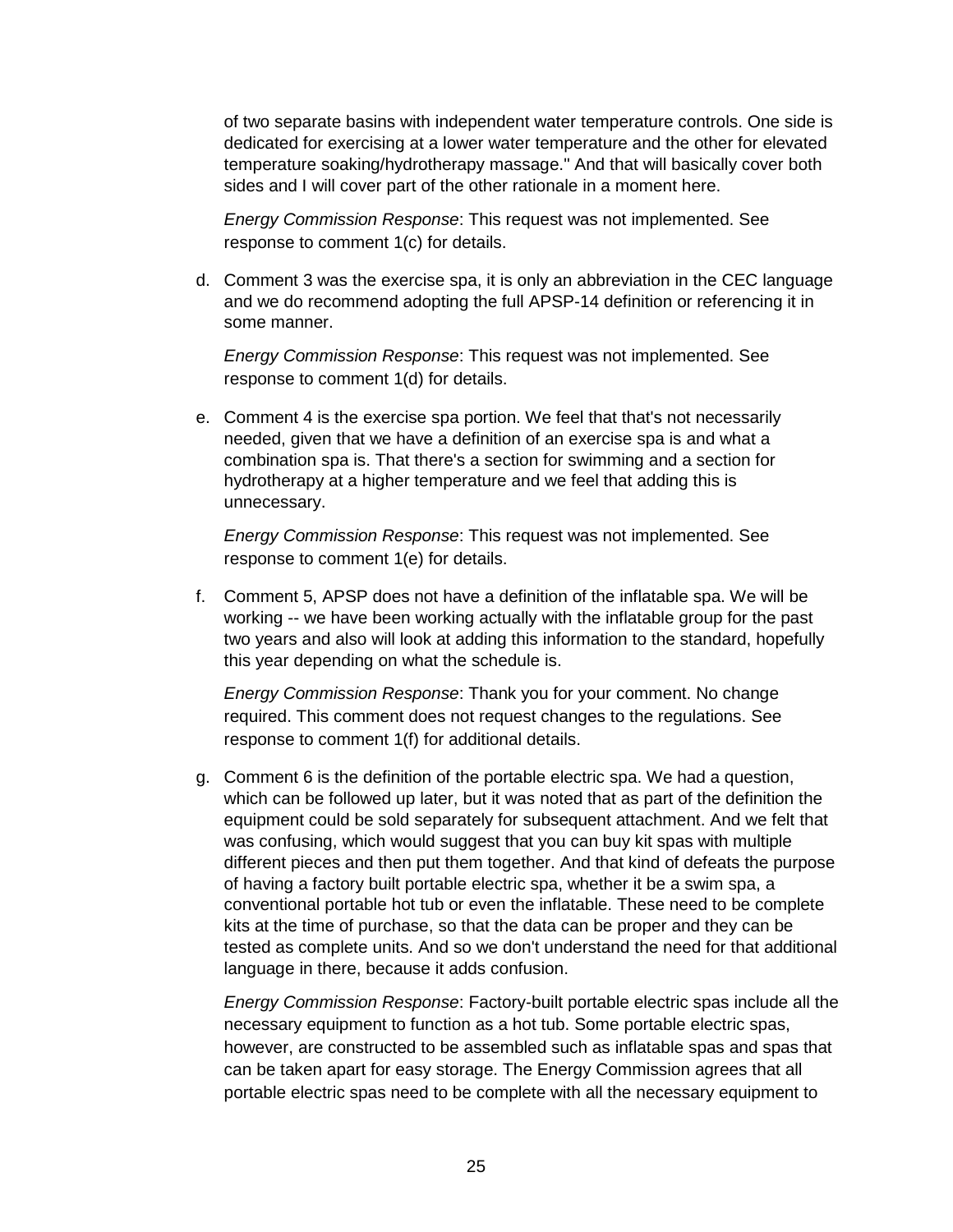ensure they can be tested. The current portable electric spa definition covers units that are supplied with heating and circulating equipment at the time of purchase. Units that can be disassembled may be packaged incomplete at the time of purchase to bypass the regulations. The modification to the portable electric spa definition ensures units that can be disassembled are covered whether these units are sold complete at the time of purchase or later.

h. Comment 7, a standard spa not well defined. We don't believe that's needed. I understand what the intent was with all of what the CEC has proposed, but adding the term "standard spa" now suggests that there's something different than the spa. And so when we consider spa as being, I think as Chad had in his definition matrix there of the different spa types, spa being a hot body of water. And then of those there are subsets: exercise spas, combination spas, inflatable, we don't feel that it's necessary to have the standardized spa definition. Especially because it's really only used in relation to the combination spa definition, which can be adjusted.

*Energy Commission Response*: This request was not implemented. See response to comment 1(h) for details.

i. Comment 8 was the standard spa portion. Again, that is affiliated with the standard spa. It's taken that this is the hydromassage section, the high temperatures section of the combination spa. And again, we don't believe the definition is required.

*Energy Commission Response*: This request was not implemented. See response to comment 1(i) for details.

j. Comment 9, new language is capping. This is something we found interesting, to maybe be discussed at another point. But when we originally created the labels for the portable electric hot tubs and spas we kind of arbitrarily set a maximum volume, maximum energy for the exercise spas and then an energy level for the portable electric spas. And when that calculates out under the new formulas we now have caps on the volume of water. And we're a little concerned, the industry is, that that's potentially eliminating large regular hot tubs from the portable electric spa label. If you have a hot tub that's over 2,000 or 1,200 gallons, which is conceivable to have a very large unit, where does that now lie? And so that's something that I think we need to look at.

*Energy Commission Response*: This recommendation was implemented in 15 day language. See response to comment 1(j) for details.

k. Comment 10 standby mode definition, to summarize again we'd recommend using the APSP-14 definition in full.

*Energy Commission Response*: This request was not implemented. See response to comment 1(k) for details.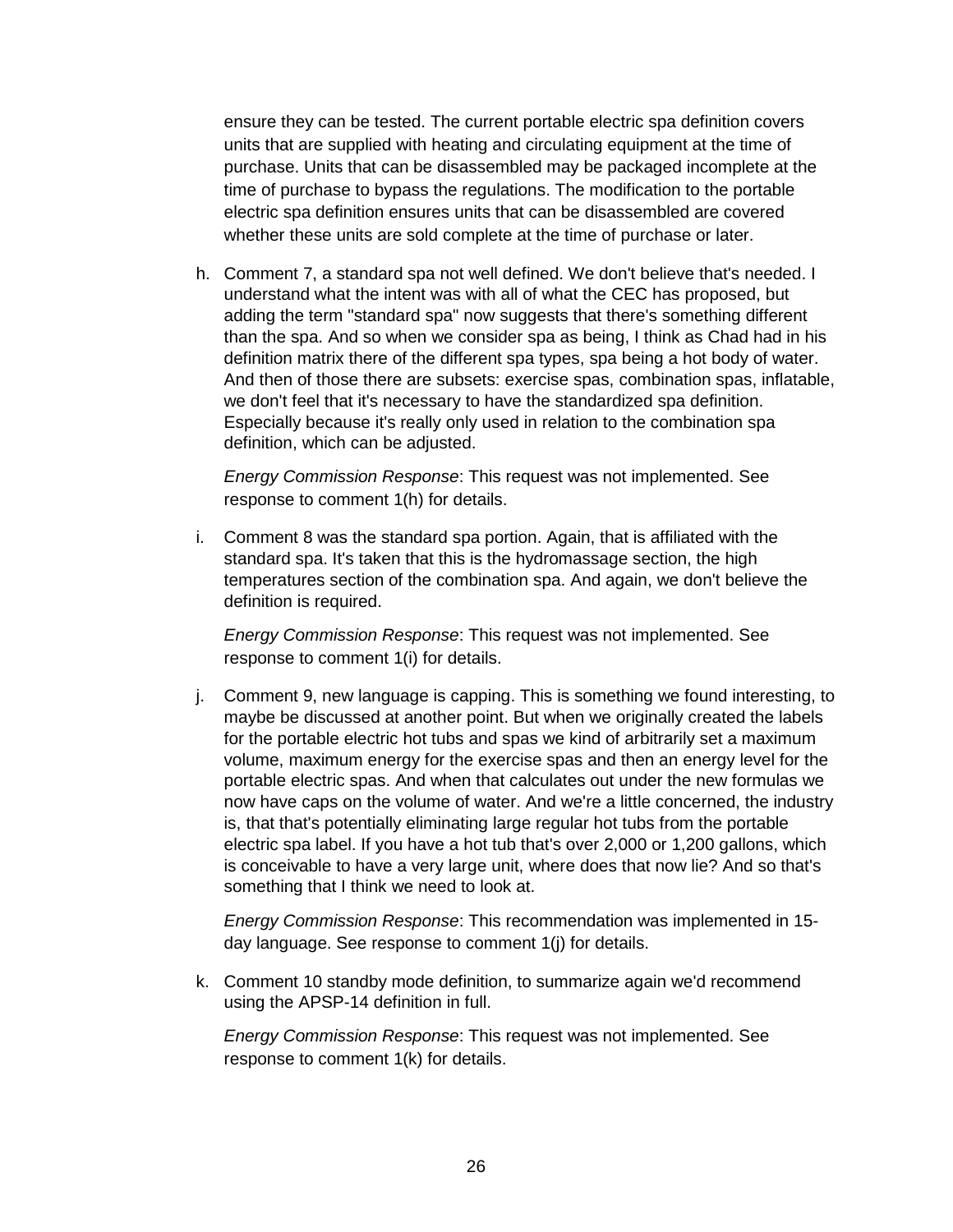l. A quick comment on the test methods, the – we understand in terms of noting the serial number in the test reports, but are we -- it looks like the serial number is also required to be submitted to CEC as part of the data submission. We're just curious for the need on that. Obviously it's for tracking, but is it really necessary?

*Energy Commission Response*: See response to comment 1(l) for details.

m. There is a reference in the standard to Section 8.2 in the language. And I believe we've had this discussion in the past that that is not the correct reference. It should be 6.3 for the test, actually that is the swim spa energy limit calculations.

*Energy Commission Response*: This request was not implemented. See response to comment 1(m) for details.

n. Comment 13, what was that? So that was just simply to add this section to APSP-14 with the proper wording to ensure that we attach into this correctly.

*Energy Commission Response*: Thank you for your comment. No change required. This comment does not request changes to the regulations.

o. We had a couple of quick questions and comments on the marking of the products specifically to the multiple cover scenario. And we understand, I think the way that it's currently written at least in APSP-14 is if there's multiple covers you would then list all those covers and those manufacturers. And then list the highest energy consumed, worst case on the label. But we're finding that if there's not enough room a) to put all those different covers and the manufacturers and; 2) we're missing an opportunity to advertise different energy options. If we're only putting the worst cover on there we couldn't -- we're missing the opportunity to then show that well if there's more efficient covers on there and you can save X amount of energy per year. So we're wondering, thinking about doing either the ability to add the multiple energies for these different covers on the one label. Or maybe simpler is having multiple labels on the spa reflecting the different cover options. This way it's easy to see that okay if I'm buying it with this cover it's 200 watts. If I buy it with this more energy efficiency cover it's 150 watts. And that gives a better visual to the consumer and they can make a better efficiency choice.

*Energy Commission Response*: See response to comment 1(o) for details.

p. Comment 15, let's see we're almost done here I believe. Oh, there was a question then I guess we can think of stuff afterwards on reporting every single combination of cover and spa in the database. I'm just checking to see if that's the intent or if we're only registering the spa and the worst case cover when we're registering these products

*Energy Commission Response*: See response to comment 1(p) for details.

q. And the last question was just a commentary in regards to the addition of the user capacity to the label, this being the number of occupants that the spa will hold. We're just questioning the need to have that on there as this is pretty much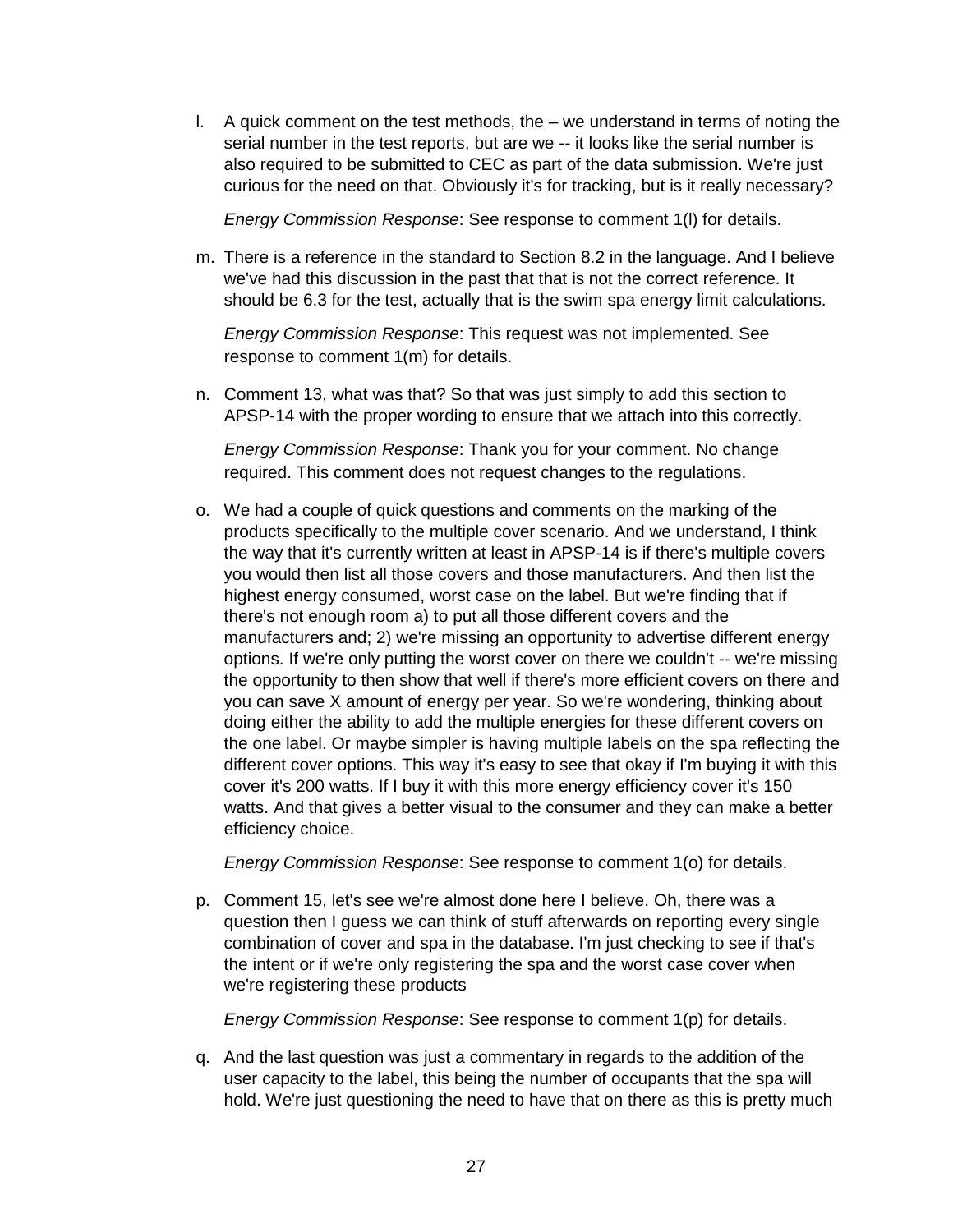common language used in all these point of purchase and point of sale literature. And if this is a necessary item to add to a small thing it's not going to be easy to see, and we're just questioning the need to add that on the label itself.

*Energy Commission Response*: See response to comment 1(q) for details.

#### **12. Matthew Vartola on behalf of Bestway**

Yes, this is Matthew Vartola. I'm representing Bestway, a manufacturer and distributor of inflatable spas. I just wanted to take this opportunity to thank the Commission, specifically with Ms. Lopez in her cooperation and willingness to work with us to develop a standard that is quite fair and reasonable for the industry. So thank you.

*Energy Commission Response:* Thank you for your comment. No change required. This comment does not request changes.

#### **13. Jennifer Hatfield on behalf of APSP**

Thank you. This is Jennifer Hatfield. I'm the Government Affairs Director for the Association of Pool and Spa Professionals. And I just want to take a moment to thank you on behalf of all our membership, you know, specifically today the portable spa and inflatable spa manufacturers for working with us. And we look forward to continuing to work with you all on this rule, but thank you so much.

*Energy Commission Response:* Thank you for your comment. No change required. This comment does not request changes.

#### **14. Chad Worth, Energy Solutions on behalf of California IOUs, Portable Electric Spas Power Point, March 6, 2018**

a. IOUs support the CEC staff proposal and believe the proposed standards are cost-effective, achievable and will lead to significant savings statewide.

*Energy Commission Response*: Thank you for your comment. No change required. This comment does not request changes.

b. IOUs support the June 1, 2019 effective date.

*Energy Commission Response*: Thank you for your comment. No change required. This comment does not request changes.

c. IOUs support CEC's modified definitions and new scope clarification to ensure coverage of standard, exercise, combination and inflatable spas.

*Energy Commission Response*: Thank you for your comment. No change required. This comment does not request changes.

d. IOUs support CEC's adoption of the APSP-14-2014 maximum allowable standby standard, with modifications for exercise/combination spas.

*Energy Commission Response*: Thank you for your comment. No change required. This comment does not request changes.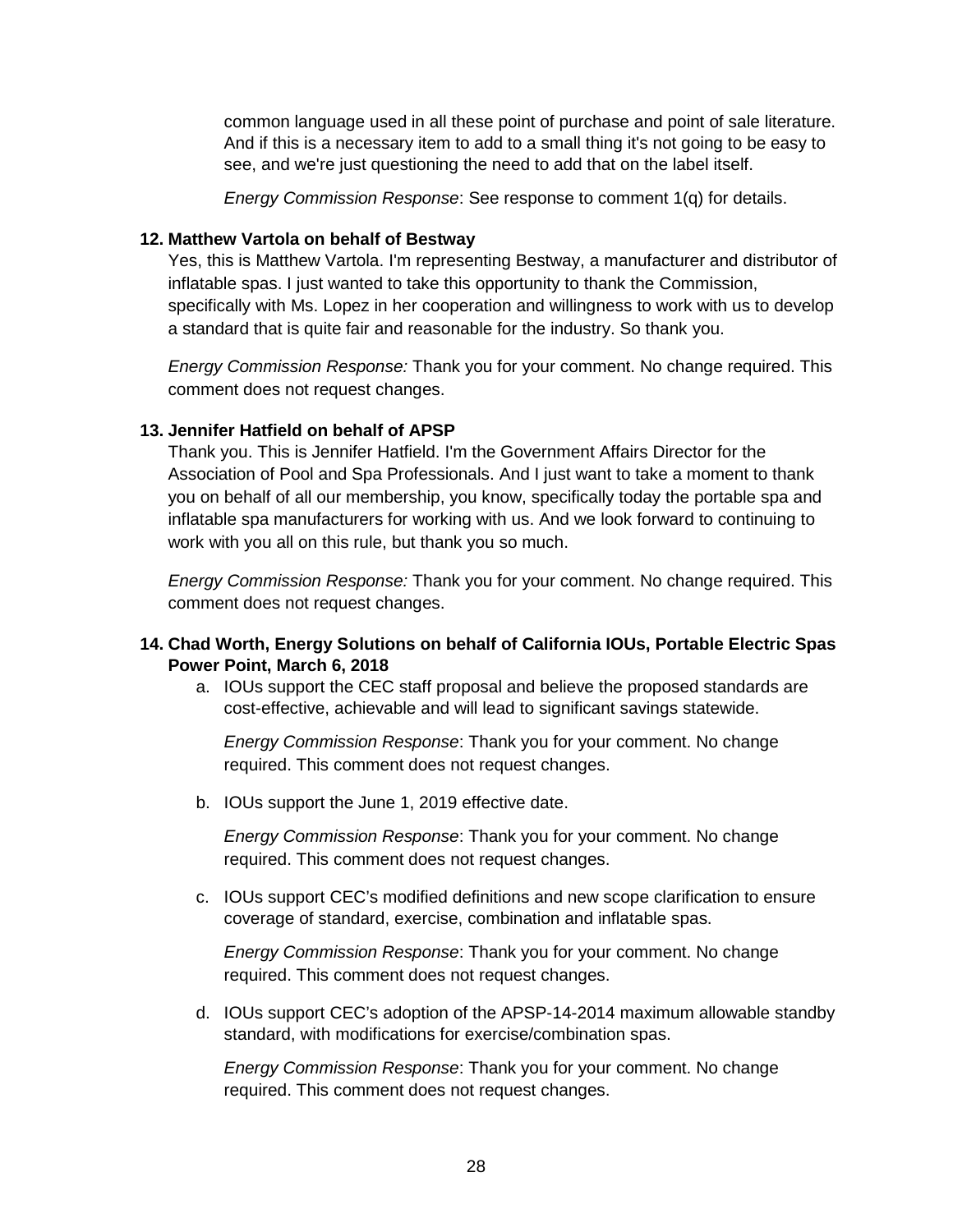e. IOUs understand the utility provided by inflatable spas and commend CEC and manufacturers for working to find an achievable level.

*Energy Commission Response*: Thank you for your comment. No change required. This comment does not request changes.

f. IOUs broadly support this label design and concept as it will provide valuable information to consumers.

*Energy Commission Response*: Thank you for your comment. No change required. This comment does not request changes.

g. Consider spelling out "USG" to US Gallons

*Energy Commission Response*: This recommendation was implemented in 15 day language. See response to comment 2(f) for details.

h. Remove references to plural (s) spa covers

*Energy Commission Response*: This request was not implemented. See response to comment 10(h) for details.

i. For standard, exercise, and combination spas, require label on the shell, 6 inches from top, not on the "skirt"

*Energy Commission Response*: This request was not implemented. See response to comment 2(c) for details.

j. Require label on the box for inflatable spas

*Energy Commission Response*: This recommendation was implemented in 15 day language. See response to comment 2(e) for details.

k. IOUs commend CEC on adding new definitions and reporting requirements such as "fill volume" and "rated volume"

*Energy Commission Response*: Thank you for your comment. No change required. This comment does not request changes.

l. Suggest consider adding minimum and maximum water temperature settings to Table X, as they are already proposed to be collected in the test report.

*Energy Commission Response*: This request was not implemented. See response to comment 2(h) for details.

*Written Comments Received During the 15-Day Comment Period*

- **15. Chad Worth, Energy Solutions on behalf of California IOUs, Comments regarding 15-Day Language: Portable Electric Spas, April 6, 2018**
	- a. The CA IOUs are supportive of the Energy Commission final staff report and 15- Day Language for portable electric spas. Collectively, the proposed standards are cost-effective and achievable, and will lead to significant energy savings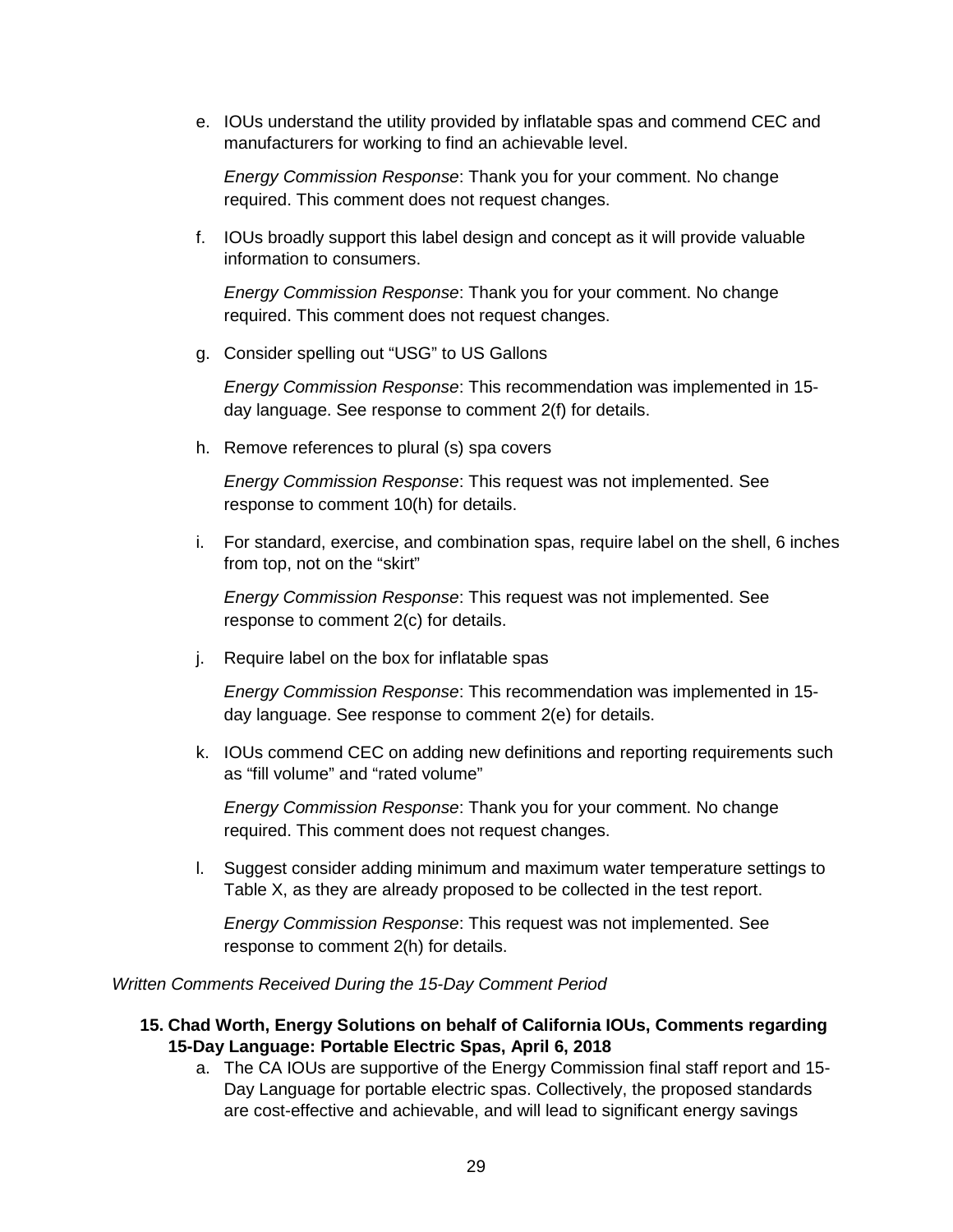throughout California, at roughly 242 gigawatt hours per year after stock turnover.

*Energy Commission Response*: Thank you for your comment. No change required. This comment does not request changes.

b. The CA IOUs commend Energy Commission staff for their thoughtful and thorough proposal, and for incorporating suggestions on the 45-Day Language from the CA IOUs to improve the portable electric spas final 15-Day Language. This includes improvements to the label location and visibility requirements on portable electric spas, and for ensuring that spa covers be marked (with a checkbox) on the energy label to indicate to customers which spa cover aligns with the label's indicated energy use.

*Energy Commission Response*: Thank you for your comment. No change required. This comment does not request changes.

c. The CA IOUs again commend the Energy Commission on this multi-year long effort, and look forward to working with the Energy Commission to further advance portable electric spa energy efficiency in the future.

*Energy Commission Response*: Thank you for your comment. No change required. This comment does not request changes.

*Oral Comments Received at the April 11, 2018 Adoption Hearing* 

#### **16. Kevin Messner on behalf of AHAM**

Thank you. Good morning everyone, I'm Kevin Messner, with the Association of Home Appliance Manufacturers. We support the efforts on battery chargers that's going on today. Thank you. I think this is a good example of CEC thinking it through and finding a good way to deal with all the different things that are going out there, so thank you Commissioner McAllister and everyone here, and Kristen and her team. I don't know if she's here or not but thank you and we support this.

*Energy Commission Response:* Thank you for your comment. No change required. This comment does not request changes.

#### **17. Charles Kim on behalf of California IOUs**

Thank you, Chair, thank you Commissioners. I'm Charles Kim with Southern California Edison company. Today I'm speaking on behalf of California Invest Owned Utilities. This journey for spa energy efficiency rulemaking, it has been a long, very long journey, almost six years from the inception. But I remember many meetings, many workshops and many staff reports revised. So I need to make a statement and my gratitude goes to all the staff members who worked on this report diligently. Now I see the finish line. So I just wanted to point a few staff members: Jessica, thank you so much for working hard and bringing us up to this finish line. And also Leah and Kristen, thanks so much. What we see today, the proposed language is on the California IOU, investor owned utilizes perspective is cost-effective, technically feasible and brings significant energy savings to